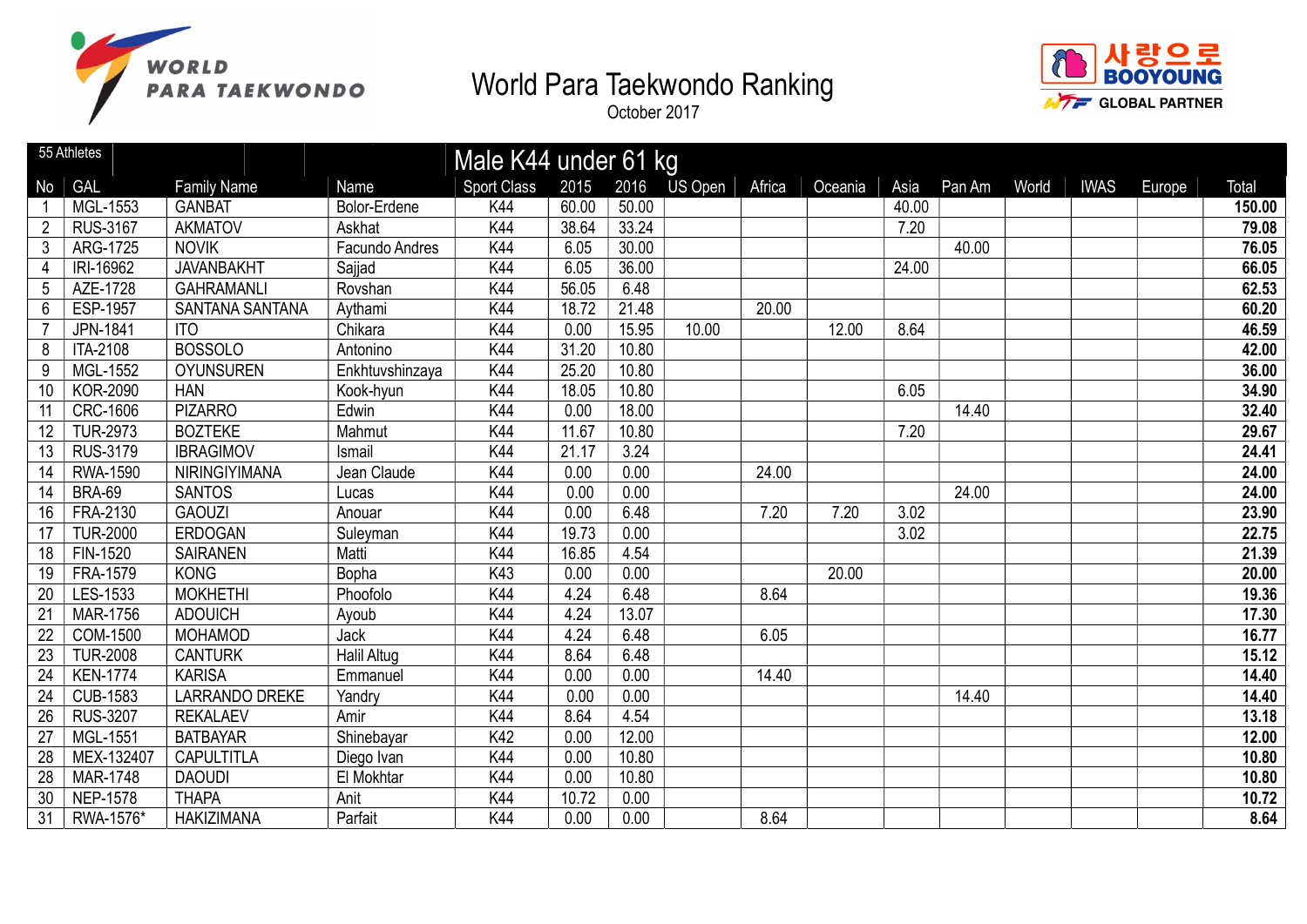



October 2017

| 31 | RWA-1572        | <b>TUYISHIME</b>       | Eliezer      | K44 | 0.00 | 0.00 |      | 8.64 |      |      | 8.64 |
|----|-----------------|------------------------|--------------|-----|------|------|------|------|------|------|------|
| 31 | ETH-1562        | <b>MEBRATU</b>         | Amare        | K44 | 0.00 | 0.00 |      | 8.64 |      |      | 8.64 |
| 31 | <b>UZB-1951</b> | <b>ALIKULOV</b>        | Javokhir     | K44 | 0.00 | 0.00 |      |      | 8.64 |      | 8.64 |
| 31 | MEX-132626      | <b>HUIDROBO CAMPOS</b> | Luis Enrique | K41 | 0.00 | 0.00 |      |      |      | 8.64 | 8.64 |
| 31 | PAN-1610        | <b>VERBEL</b>          | Daniel       | K44 | 0.00 | 0.00 |      |      |      | 8.64 | 8.64 |
| 31 | PER-8923        | <b>FERNADEZ ROMANI</b> | William      | K44 | 0.00 | 0.00 |      |      |      | 8.64 | 8.64 |
| 38 | <b>IND-1815</b> | <b>KUMAR</b>           | Hemant       | K44 | 0.00 | 6.48 |      |      |      |      | 6.48 |
| 38 | AZE-1992        | NUSRATDINOV            | Emin         | K44 | 6.48 | 0.00 |      |      |      |      | 6.48 |
| 40 | <b>RUS-3752</b> | <b>TAIMAZOV</b>        | Artur        | K44 | 6.05 | 0.00 |      |      |      |      | 6.05 |
| 40 | COD-1592        | <b>KASEREKA</b>        | Samuel Jonas | K44 | 0.00 | 0.00 |      | 6.05 |      |      | 6.05 |
| 40 | <b>KEN-1773</b> | <b>KIZARO</b>          | Samuel Masha | K44 | 0.00 | 0.00 |      | 6.05 |      |      | 6.05 |
| 40 | <b>KEN-1776</b> | <b>KAINGU</b>          | Thomas       | K44 | 0.00 | 0.00 |      | 6.05 |      |      | 6.05 |
| 40 | <b>RWA-1570</b> | <b>NSANZUMUKIZA</b>    | Dieudonne    | K44 | 0.00 | 0.00 |      | 6.05 |      |      | 6.05 |
| 40 | <b>RWA-1573</b> | <b>SAFARI</b>          | Dieudonne    | K44 | 0.00 | 0.00 |      | 6.05 |      |      | 6.05 |
| 40 | ETH-1561        | <b>ZERIHUN</b>         | Wasihun      | K44 | 0.00 | 0.00 |      | 6.05 |      |      | 6.05 |
| 47 | <b>USA-9508</b> | <b>HANKINS</b>         | Robert       | K44 | 0.00 | 0.00 | 6.00 |      |      |      | 6.00 |
| 48 | <b>FRA-2807</b> | <b>HAMOU</b>           | Jonathan     | K44 | 0.00 | 4.54 |      |      |      |      | 4.54 |
| 48 | <b>UAE-1700</b> | <b>ALMAHRI</b>         | Ali Mohammed | K44 | 4.54 | 0.00 |      |      |      |      | 4.54 |
| 50 | <b>RUS-5515</b> | <b>BOBROV</b>          | lurii        | K44 | 0.00 | 0.00 |      |      | 4.32 |      | 4.32 |
| 50 | <b>RUS-5564</b> | <b>SIDOROV</b>         | Danilii      | K44 | 0.00 | 0.00 |      |      | 4.32 |      | 4.32 |
| 52 | AFG-1833        | <b>HAIDARY</b>         | Zubair       | K44 | 0.00 | 3.24 |      |      |      |      | 3.24 |
| 52 | ESP-1607        | <b>VIDAL ALVAREZ</b>   | Alejandro    | K43 | 0.00 | 3.24 |      |      |      |      | 3.24 |
| 54 | <b>UKR-2090</b> | <b>ALIEKSIEIEV</b>     | Vitalii      | K44 | 3.03 | 0.00 |      |      |      |      | 3.03 |
| 55 | KAZ-1860        | <b>SERIKOV</b>         | Maxat        | K44 | 2.16 | 0.00 |      |      |      |      | 2.16 |

\*Refugee athlete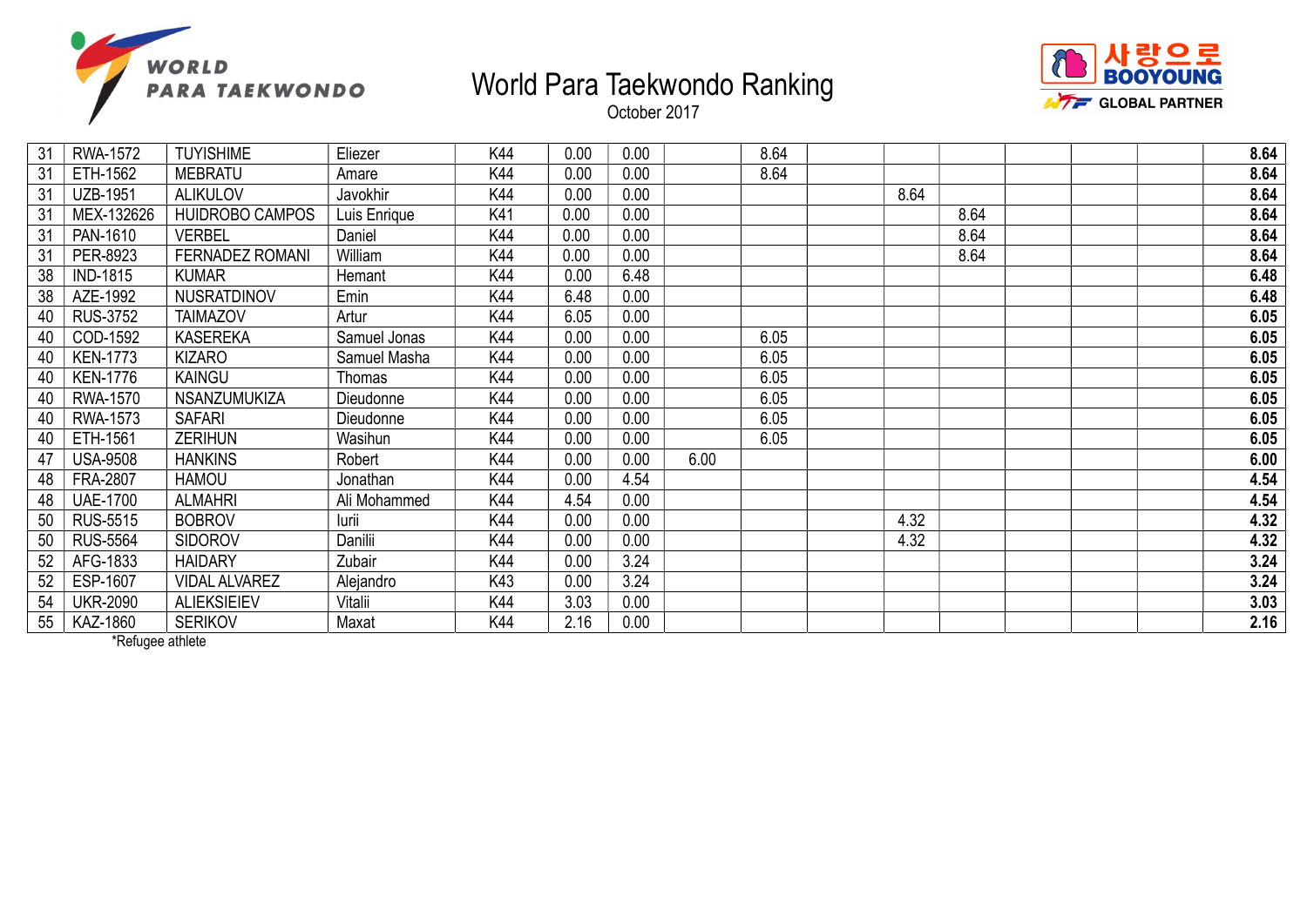



|                | 53 athletes     |                         |                | Male K44 under 75 kg |       |       |                |        |         |       |        |       |             |        |        |
|----------------|-----------------|-------------------------|----------------|----------------------|-------|-------|----------------|--------|---------|-------|--------|-------|-------------|--------|--------|
| No             | GAL             | <b>Family Name</b>      | Name           | <b>Sport Class</b>   | 2015  | 2016  | <b>US Open</b> | Africa | Oceania | Asia  | Pan Am | World | <b>IWAS</b> | Europe | Total  |
|                | IRI-1576        | POURRAHNAMAAHMAD        | Mahdi          | K44                  | 90.00 | 39.00 |                |        |         | 40.00 |        |       |             |        | 169.00 |
| $\overline{2}$ | <b>USA-5488</b> | <b>SABATES</b>          | Felix          | K44                  | 0.00  | 22.97 | 10.00          |        | 12.00   |       | 14.40  |       |             |        | 59.37  |
| 3              | <b>RUS-1878</b> | NAZARENKO               | Vitalii        | K44                  | 35.43 | 15.48 |                |        |         | 4.32  |        |       |             |        | 55.23  |
| $\overline{4}$ | GER-3436        | <b>CELIK</b>            | Hasim          | K44                  | 39.44 | 4.54  |                |        |         | 7.20  |        |       |             |        | 51.18  |
| 5              | <b>RUS-4255</b> | <b>FEOFANOV</b>         | Vladimir       | K44                  | 0.00  | 16.20 |                |        |         | 12.00 | 20.00  |       |             |        | 48.20  |
| 6              | <b>TUR-2001</b> | <b>CELIK</b>            | Fatih          | K44                  | 31.20 | 6.48  |                |        |         | 7.20  |        |       |             |        | 44.88  |
|                | CRC-1718        | <b>MOLINA</b>           | Andres         | K44                  | 0.00  | 30.00 |                |        |         |       | 14.4   |       |             |        | 44.40  |
| 8              | <b>MAR-1738</b> | <b>AATIF</b>            | Mohammed       | K44                  | 8.64  | 21.24 |                | 14.40  |         |       |        |       |             |        | 44.28  |
| $9\,$          | ESP-1609        | AMADO GARAGARZA         | Gabriel        | K44                  | 10.37 | 9.94  |                | 20.00  |         |       |        |       |             |        | 40.31  |
| 10             | FRA-3072        | <b>AKAKPO</b>           | Alain          | K44                  | 0.00  | 0.00  |                | 7.20   | 20.00   | 4.32  |        |       |             |        | 31.52  |
| 11             | <b>RUS-1879</b> | <b>KUPEEV</b>           | Georgii        | K44                  | 26.64 | 0.00  |                |        |         | 4.32  |        |       |             |        | 30.96  |
| 12             | <b>RUS-1592</b> | <b>ISALDIBIROV</b>      | Magomedzagir   | K44                  | 0.00  | 30.00 |                |        |         |       |        |       |             |        | 30.00  |
| 13             | AZE-1730        | <b>ABUZARLI</b>         | Abulfaz        | K44                  | 18.72 | 10.80 |                |        |         |       |        |       |             |        | 29.52  |
| 14             | <b>RUS-1634</b> | <b>CHEPURENKOV</b>      | <b>Boris</b>   | K44                  | 16.85 | 9.94  |                |        |         |       |        |       |             |        | 26.79  |
| 15             | MEX-132627      | <b>LOPEZ GARCIA</b>     | Juan Diego     | K44                  | 0.00  | 0.00  |                |        |         |       | 24.00  |       |             |        | 24.00  |
| 16             | PHI-1775        | <b>GANAPIN</b>          | Allain Keanu   | K44                  | 0.00  | 4.54  |                |        | 7.20    | 8.64  |        |       |             |        | 20.38  |
| 17             | <b>RUS-3192</b> | <b>AMAROV</b>           | Makhdi         | K44                  | 18.15 | 0.00  |                |        |         |       |        |       |             |        | 18.15  |
| 18             | <b>UAE-1700</b> | <b>ALMAHRI</b>          | Ali Mohammed   | K44                  | 18.05 | 0.00  |                |        |         |       |        |       |             |        | 18.05  |
| 18             | <b>TUR-1994</b> | <b>TOKDOGAN</b>         | Yasin          | K44                  | 18.05 | 0.00  |                |        |         |       |        |       |             |        | 18.05  |
| 20             | <b>MAR-1745</b> | <b>ZOUINE</b>           | Azeddine       | K44                  | 6.05  | 10.80 |                |        |         |       |        |       |             |        | 16.85  |
| 21             | IRI-12547       | AZIZIAGHDAM             | Asghar         | K44                  | 0.00  | 15.00 |                |        |         |       |        |       |             |        | 15.00  |
| 22             | FRA-2130        | <b>GAOUZI</b>           | Anouar         | K44                  | 4.24  | 9.90  |                |        |         |       |        |       |             |        | 14.14  |
| 23             | <b>USA-1505</b> | <b>ESPINOSA</b>         | Daniel         | K42                  | 0.00  | 7.50  | 6.00           |        |         |       |        |       |             |        | 13.50  |
| 24             | KAZ-1860        | <b>SERIKOV</b>          | Maxat          | K44                  | 12.53 | 0.00  |                |        |         |       |        |       |             |        | 12.53  |
| 25             | SRB-2936        | <b>SPAJIC</b>           | Nicola         | K44                  | 0.00  | 0.00  |                | 12.00  |         |       |        |       |             |        | 12.00  |
| 26             | MEX-132398      | <b>BUITIAN SANTIAGO</b> | Angel de Jesus | K44                  | 0.00  | 10.80 |                |        |         |       |        |       |             |        | 10.80  |
| 27             | <b>NEP-1579</b> | <b>KUNWAR</b>           | Chinta Bahadur | K44                  | 10.72 | 0.00  |                |        |         |       |        |       |             |        | 10.72  |
| 28             | GHA-1636        | <b>MOHAMMED</b>         | Azumah Salih   | K44                  | 0.00  | 0.00  |                | 8.64   |         |       |        |       |             |        | 8.64   |
| 28             | <b>KEN-1772</b> | <b>KABANI</b>           | Peter Yeri     | K44                  | 0.00  | 0.00  |                | 8.64   |         |       |        |       |             |        | 8.64   |
| 28             | MEX-80011       | <b>PEREZ</b>            | Ivan Torres    | K44                  | 0.00  | 0.00  |                |        |         |       | 8.64   |       |             |        | 8.64   |
| 28             | <b>CUB-1575</b> | RODRIGUEZ GARCIA        | Adrian         | K44                  | 0.00  | 0.00  |                |        |         |       | 8.64   |       |             |        | 8.64   |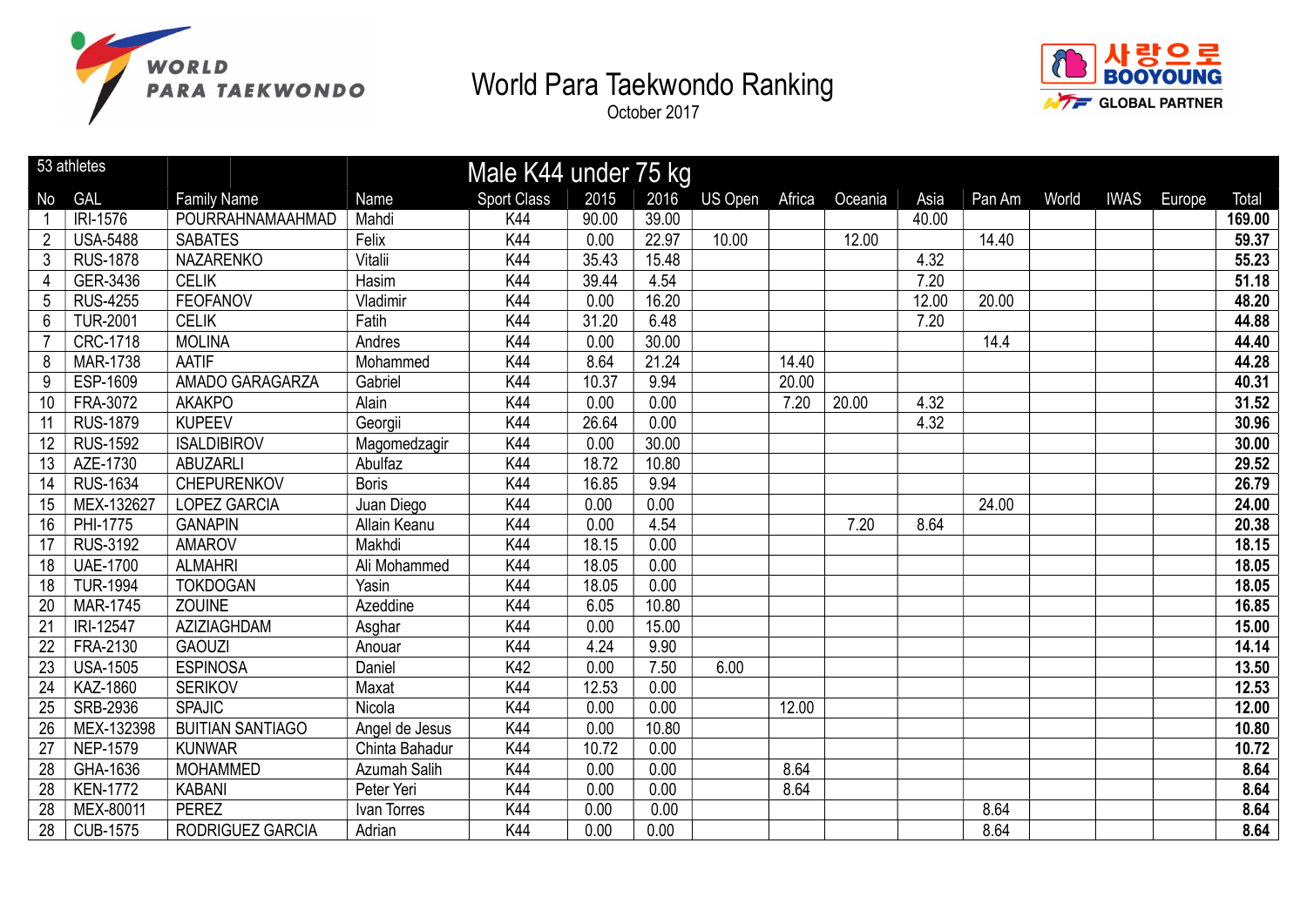



| 32 | <b>NEP-1554</b> | <b>SHAKYA</b>          | Arun         | K44 | 7.20 | 0.00 |      |  |      |  | 7.20 |
|----|-----------------|------------------------|--------------|-----|------|------|------|--|------|--|------|
| 32 | <b>IRI-1577</b> | JAFARZADEH             | Mahmoud      | K42 | 7.20 | 0.00 |      |  |      |  | 7.20 |
| 34 | GRE-2445        | <b>PANAGIOTOPOULOS</b> | Vasileios    | K44 | 0.00 | 6.48 |      |  |      |  | 6.48 |
| 34 | PER-1844        | <b>RENTERIA CERNA</b>  | Shiroy       | K44 | 0.00 | 6.48 |      |  |      |  | 6.48 |
| 34 | <b>IND-1830</b> |                        | Vishal       | K44 | 0.00 | 6.48 |      |  |      |  | 6.48 |
| 34 | <b>IND-1835</b> | <b>TIRKEY</b>          | Naresh Kumar | K44 | 0.00 | 6.48 |      |  |      |  | 6.48 |
| 34 | <b>KOR-4250</b> | <b>CHOI</b>            | Jae-Sik      | K44 | 0.00 | 6.48 |      |  |      |  | 6.48 |
| 34 | EGY-2693        | <b>EMARA</b>           | Mohamed      | K44 | 0.00 | 6.48 |      |  |      |  | 6.48 |
| 40 | <b>RUS-3218</b> | <b>IAKHIAEV</b>        | <b>Bilal</b> | K44 | 3.03 | 3.24 |      |  |      |  | 6.27 |
| 41 | KAZ-1809        | <b>ZHUMAY</b>          | Bekzhan      | K44 | 6.05 | 0.00 |      |  |      |  | 6.05 |
| 41 | <b>NIG-1538</b> | <b>OUMAROU GOUZAE</b>  | Ismael       | K44 | 6.05 | 0.00 |      |  |      |  | 6.05 |
| 43 | KOR-6139        | YOO                    | Byeong-hur   | K44 | 0.00 | 0.00 |      |  | 6.05 |  | 6.05 |
| 43 | <b>KOR-6483</b> | KIM                    | Duwon        | K44 | 0.00 | 0.00 |      |  | 6.05 |  | 6.05 |
| 43 | KAZ-3149        | <b>KAZIYEV</b>         | Zhanbolat    | K44 | 0.00 | 0.00 |      |  | 6.05 |  | 6.05 |
| 46 | <b>SRB-2851</b> | <b>MILJKOVIC</b>       | Nemanja      | K44 | 0.00 | 4.54 |      |  |      |  | 4.54 |
| 46 | POL-2044        | <b>MAKULEC</b>         | Juliusz      | K44 | 0.00 | 4.54 |      |  |      |  | 4.54 |
| 48 | <b>NEP-1552</b> | <b>ADHIKARI</b>        | Hiramani     | K44 | 4.32 | 0.00 |      |  |      |  | 4.32 |
| 48 | <b>UKR-2174</b> | <b>VEDMEDENKO</b>      | Roman        | K44 | 4.32 | 0.00 |      |  |      |  | 4.32 |
| 50 | <b>USA-8000</b> | <b>METZ</b>            | David        | K44 | 0.00 | 0.00 | 3.60 |  |      |  | 3.60 |
| 51 | <b>TUR-2008</b> | <b>CANTURK</b>         | Halil Altug  | K44 | 0.00 | 0.00 |      |  | 3.02 |  | 3.02 |
| 51 | <b>RUS-3751</b> | <b>VOLKOV</b>          | Ilia         | K44 | 0.00 | 0.00 |      |  | 3.02 |  | 3.02 |
| 51 | GBR-3591        | <b>LANE</b>            | Joseph       | K44 | 0.00 | 0.00 |      |  | 3.02 |  | 3.02 |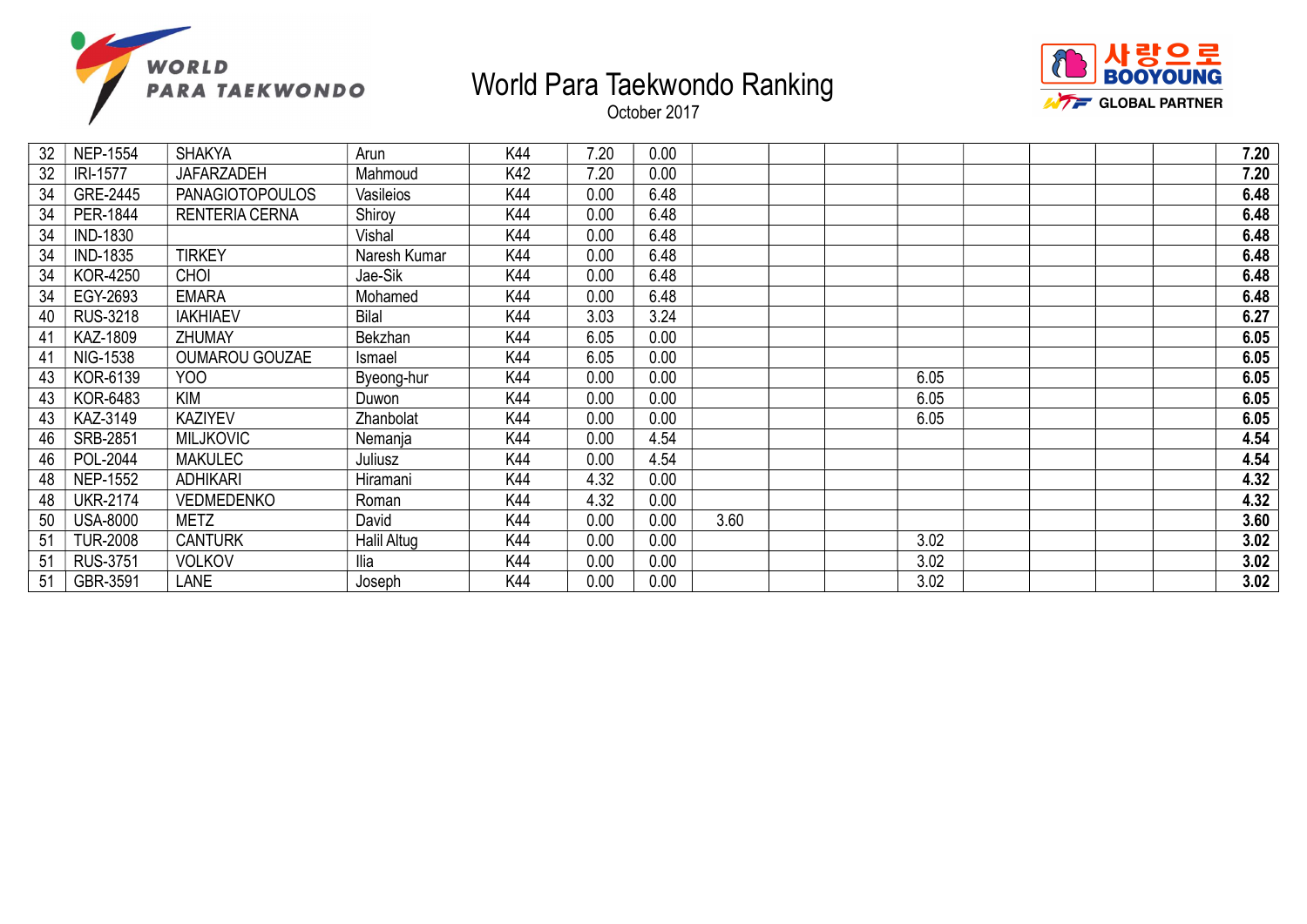



|                | 41 athletes     | Male K44 over 75 kg |              |                    |       |       |                |        |         |       |        |       |             |        |        |
|----------------|-----------------|---------------------|--------------|--------------------|-------|-------|----------------|--------|---------|-------|--------|-------|-------------|--------|--------|
| No.            | <b>GAL</b>      | <b>Family Name</b>  | <b>Name</b>  | <b>Sport Class</b> | 2015  | 2016  | <b>US Open</b> | Africa | Oceania | Asia  | Pan Am | World | <b>IWAS</b> | Europe | Total  |
|                | <b>USA-5686</b> | <b>MEDELL</b>       | Evan         | K44                | 14.64 | 31.20 | 10.00          |        | 20.00   | 3.02  | 40.00  |       |             |        | 118.86 |
| $\overline{2}$ | <b>USA-2677</b> | <b>STACEY</b>       | Corbin       | K44                | 23.24 | 54.67 | <b>DNS</b>     | 12.00  | 7.20    | 4.32  | 14.40  |       |             |        | 115.83 |
| 3              | IRI-12547       | AZIZIAGHDAM         | Asghar       | K44                | 64.40 | 10.80 |                |        |         | 40.00 |        |       |             |        | 115.20 |
| 4              | CRO-2030        | <b>MIKULIC</b>      | Ivan         | K44                | 62.32 | 30.00 |                |        | 12.00   |       |        |       |             |        | 104.32 |
| 5              | <b>RUS-1598</b> | <b>ATAEV</b>        | Zainutdin    | K44                | 34.80 | 33.00 |                |        |         | 7.20  |        |       |             |        | 75.00  |
| 6              | MEX-7333        | <b>PEDROZA</b>      | Francisco    | K44                | 0.00  | 30.00 | 3.60           |        |         |       | 14.40  |       |             |        | 48.00  |
|                | <b>UZB-1689</b> | <b>OBIDJONOV</b>    | Sarvarjon    | K44                | 16.85 | 15.12 |                | 7.20   |         | 6.05  |        |       |             |        | 45.22  |
| 8              | GER-3436        | <b>CELIK</b>        | Hasim        | K44                | 0.00  | 15.00 |                | 20.00  | 7.20    |       |        |       |             |        | 42.20  |
| 9              | <b>RUS-2325</b> | <b>LAVROV</b>       | Alexander    | K44                | 22.32 | 7.78  |                |        |         | 4.32  |        |       |             |        | 34.42  |
| 10             | <b>USA-5364</b> | <b>BIRCH</b>        | Johnny       | K44                | 0.00  | 0.00  | 3.60           |        | 4.32    |       | 24.00  |       |             |        | 31.92  |
| 11             | AZE-1736        | <b>ADISHIRINOV</b>  | Vugar        | K44                | 21.60 | 6.48  |                |        |         |       |        |       |             |        | 28.08  |
| 12             | IRI-12161       | <b>ABDI SARTANG</b> | Mohsen       | K44                | 0.00  | 27.00 |                |        |         |       |        |       |             |        | 27.00  |
| 13             | <b>USA-9517</b> | <b>SMITH</b>        | Anthony      | K44                | 0.00  | 0.00  | 6.00           | 7.20   |         |       | 8.64   |       |             |        | 21.84  |
| 14             | MGL-1518        | <b>GANKHUU</b>      | Ankhbayar    | K44                | 15.12 | 0.00  |                |        |         | 6.05  |        |       |             |        | 21.17  |
| 15             | AUS-1583        | <b>CURRIE</b>       | Steven       | K42                | 20.00 | 0.00  |                |        |         |       |        |       |             |        | 20.00  |
| 15             | <b>RUS-1597</b> | <b>MAGOMEDOV</b>    | Magomed      | K44                | 20.00 | 0.00  |                |        |         |       |        |       |             |        | 20.00  |
| 17             | <b>RUS-3683</b> | <b>DZHUPANOV</b>    | Murat        | K44                | 18.15 | 0.00  |                |        |         |       |        |       |             |        | 18.15  |
| 18             | <b>TUR-1624</b> | <b>KAYAN</b>        | Bayram       | K44                | 9.08  | 0.00  |                |        |         | 7.20  |        |       |             |        | 16.28  |
| 19             | FRA-2083        | <b>BAGARRE</b>      | Cédric       | K44                | 10.37 | 4.54  |                |        |         |       |        |       |             |        | 14.91  |
| 20             | <b>TUR-1994</b> | <b>TOKDOGAN</b>     | Yasin        | K44                | 6.48  | 4.54  |                |        |         | 3.02  |        |       |             |        | 14.04  |
| 21             | <b>KOR-4253</b> | <b>KIM</b>          | Myung-hwan   | K44                | 0.00  | 4.54  |                |        |         | 8.64  |        |       |             |        | 13.18  |
| 22             | POL-1725        | <b>WIECZOREK</b>    | Pryzemslaw   | K41                | 0.00  | 12.00 |                |        |         |       |        |       |             |        | 12.00  |
| 22             | <b>RUS-3218</b> | <b>IKHIAEV</b>      | <b>Bilal</b> | K44                | 0.00  | 0.00  |                |        |         | 12    |        |       |             |        | 12.00  |
| 22             | POL-1746        | <b>PAWLAK</b>       | Michal       | K44                | 12.00 | 0.00  |                |        |         |       |        |       |             |        | 12.00  |
| 25             | <b>UKR-2169</b> | <b>MATISUK</b>      | Vitalii      | K44                | 4.32  | 4.54  |                |        |         |       |        |       |             |        | 8.86   |
| 26             | <b>TPE-2549</b> | <b>CHEN</b>         | Sheng-Ting   | K44                | 0.00  | 0.00  | 2.16           |        |         | 6.05  |        |       |             |        | 8.21   |
| 27             | <b>KOR-3091</b> | <b>LEE</b>          | Myeong-Ho    | K44                | 7.20  | 0.00  |                |        |         |       |        |       |             |        | 7.20   |
| 28             | CRO-3998        | <b>MILANOVIC</b>    | Pere         | K44                | 0.00  | 6.48  |                |        |         |       |        |       |             |        | 6.48   |
| 28             | <b>FRA-2808</b> | <b>AGOURAM</b>      | Amer         | K44                | 0.00  | 6.48  |                |        |         |       |        |       |             |        | 6.48   |
| 28             | <b>KAZ-1860</b> | <b>SERIKOV</b>      | Maxat        | K44                | 0.00  | 6.48  |                |        |         |       |        |       |             |        | 6.48   |
| 28             | <b>IND-1824</b> | <b>SINGH</b>        | Raj Bal      | <b>K44</b>         | 0.00  | 6.48  |                |        |         |       |        |       |             |        | 6.48   |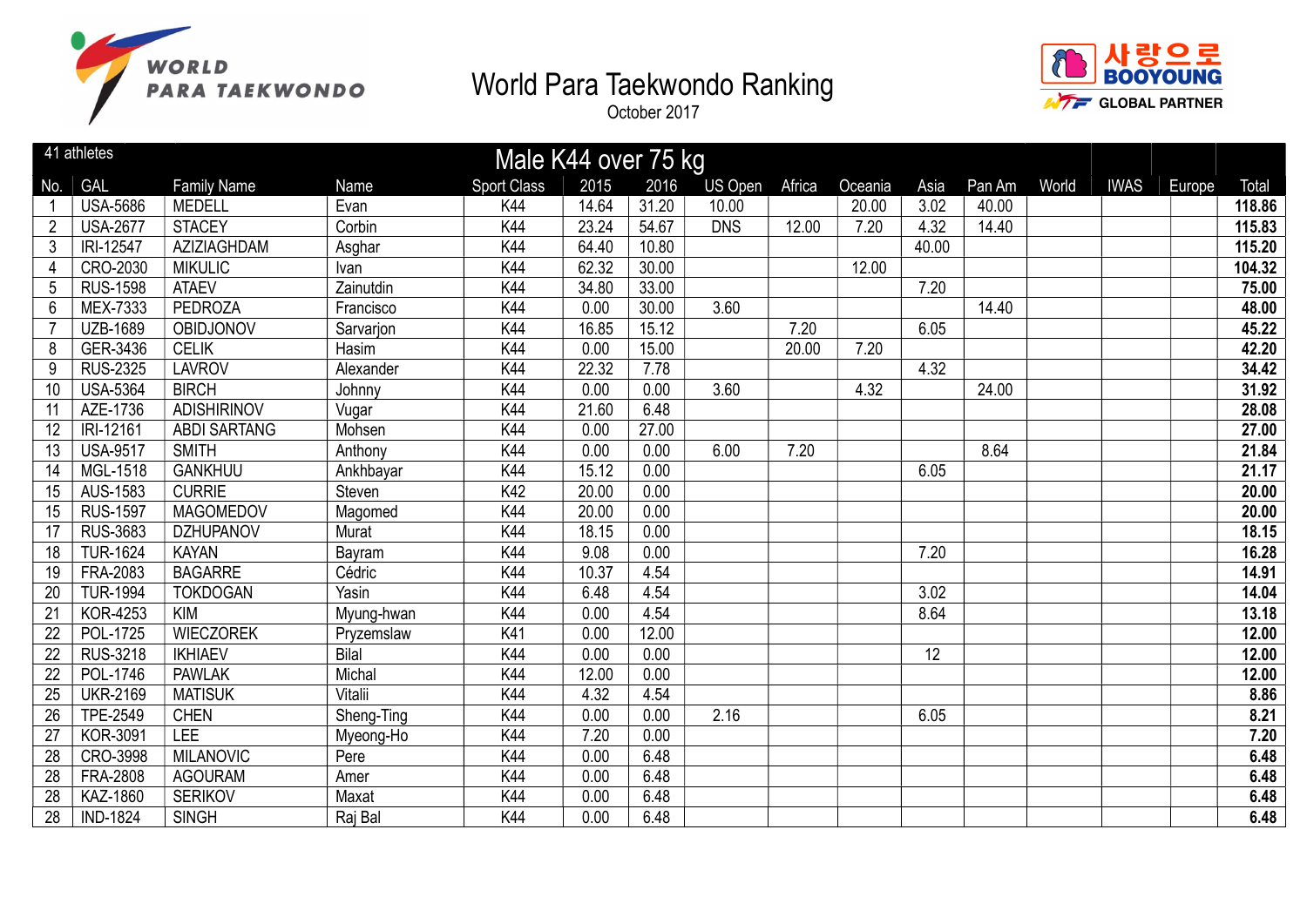



| 32 | GRE-2445        | <b>PANAGIOTOPOULOS</b> | Vasileios | K44 | 6.05 | 0.00 |      |  | 6.05 |
|----|-----------------|------------------------|-----------|-----|------|------|------|--|------|
| 32 | <b>TUR-3009</b> | <b>OZDEMIR</b>         | Recep     | K44 | 6.05 | 0.00 |      |  | 6.05 |
| 32 | MGL-1627        | SODNOMGOBOPIL          | Dagva     | K44 | 0.00 | 0.00 | 6.05 |  | 6.05 |
| 35 | IRI-15531       | <b>NARIMANI</b>        | Ahmad     | K42 | 0.00 | 5.40 |      |  | 5.40 |
| 36 | <b>RUS-3220</b> | <b>RAMAZANOV</b>       | Aliskhab  | K44 | 0.00 | 4.54 |      |  | 4.54 |
| 36 | <b>HUN-1636</b> | <b>KISS</b>            | Zoltan    | K44 | 0.00 | 4.54 |      |  | 4.54 |
| 38 | MGL-1563        | <b>ALYEKSANDR</b>      | Nyamganid | K44 | 4.32 | 0.00 |      |  | 4.32 |
| 38 | GBR-3592        | <b>BUSH</b>            | Matt      | K44 | 0.00 | 0.00 | 4.32 |  | 4.32 |
| 38 | <b>MDA-1615</b> | <b>STRATENCO</b>       | Grigore   | K44 | 4.32 | 0.00 |      |  | 4.32 |
| 41 | <b>KAZ-2949</b> | <b>DOMBAYEV</b>        | Nurlan    | K43 | 0.00 | 2.27 |      |  | 2.27 |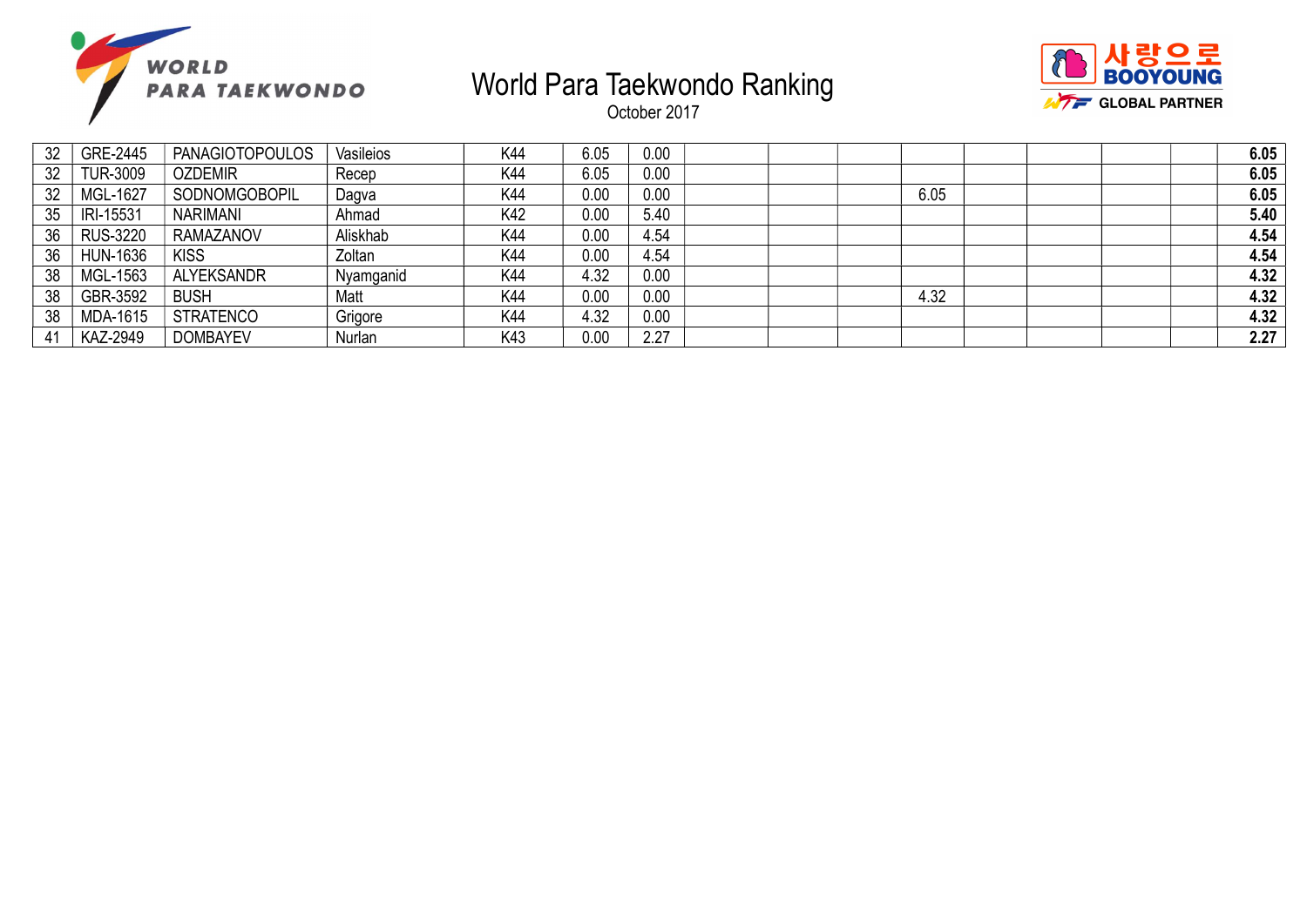





|                | 12 athletes     |                      |             | Male K43 under 61 kg |       |       |                |        |         |       |        |       |             |        |        |
|----------------|-----------------|----------------------|-------------|----------------------|-------|-------|----------------|--------|---------|-------|--------|-------|-------------|--------|--------|
| N <sub>o</sub> | <b>GAL</b>      | <b>Family Name</b>   | Name        | <b>Sport Class</b>   | 2015  | 2016  | <b>US Open</b> | Africa | Oceania | Asia  | Pan Am | World | <b>IWAS</b> | Europe | Total  |
|                | FRA-1579        | <b>KONG</b>          | Bopha       | K43                  | 40.00 | 48.00 | 10.00          | 20.00  | 20.00   | 20.00 |        |       |             |        | 158.00 |
|                | ESP-1607        | <b>VIDAL ALVAREZ</b> | Alejandro   | K43                  | 34.40 | 45.00 |                | 12.00  |         |       |        |       |             |        | 91.40  |
| 3              | GUA-1532        | MEJÍA                | Gersson     | K43                  | 24.00 | 18.00 |                |        |         |       | 40.00  |       |             |        | 82.00  |
| 4              | AZE-1920        | <b>ABBASOV</b>       | Namig       | K43                  | 56.40 | 10.80 |                |        |         |       |        |       |             |        | 67.20  |
| 5              | MGL-1516        | <b>TSERENDOLGOR</b>  | Davaachuluu | K43                  | 18.00 | 18.00 |                |        |         | 24.00 |        |       |             |        | 60.00  |
| 6              | CAN-8464        | CAPPELLO             | Anthony     | K43                  | 5.00  | 23.70 | 6.00           |        |         |       | 24.00  |       |             |        | 58.70  |
|                | <b>VEN-1605</b> | <b>FIGUEROA</b>      | Orlando     | K43                  | 8.64  | 10.80 |                |        |         |       |        |       |             |        | 19.44  |
| 8              | KAZ-3156        | <b>AIDARBEKOV</b>    | Nyssanbek   | K43                  | 0.00  | 0.00  |                |        |         | 14.40 |        |       |             |        | 14.40  |
| 9              | <b>TUR-3010</b> | <b>YALT</b>          | Osman       | K43                  | 8.64  | 0.00  |                |        |         |       |        |       |             |        | 8.64   |
| 10             | <b>RUS-4942</b> | <b>OMAROV</b>        | Kadibagama  | K43                  | 0.00  | 6.48  |                |        |         |       |        |       |             |        | 6.48   |
|                | COL-1668        | <b>AGUDELO</b>       | Jhon        | K43                  | 0.00  | 6.48  |                |        |         |       |        |       |             |        | 6.48   |
| 12             | <b>BRA-2004</b> | <b>ALMEIDA</b>       | Lucas       | K42                  | 0.00  | 6.48  |                |        |         |       |        |       |             |        | 6.48   |

|      | 7 athletes      |                       |            | Male K43 under 75 kg |       |       |                |         |       |        |       |             |        |       |
|------|-----------------|-----------------------|------------|----------------------|-------|-------|----------------|---------|-------|--------|-------|-------------|--------|-------|
| No l | <b>GAL</b>      | <b>Family Name</b>    | Name       | <b>Sport Class</b>   | 2015  | 2016  | US Open Africa | Oceania | Asia  | Pan Am | World | <b>IWAS</b> | Europe | Total |
|      | <b>UKR-2036</b> | <b>SHVETS</b>         | Anton      | K43                  | 47.20 | 39.00 |                |         |       |        |       |             |        | 86.20 |
|      | AZE-1991        | <b>MIRZAYEV</b>       | Khazar     | K43                  | 24.00 | 18.00 |                |         |       |        |       |             |        | 42.00 |
|      | KAZ-2949        | <b>DOMBAYEV</b>       | Nurlan     | K43                  | 0.00  | 0.00  |                |         | 40.00 |        |       |             |        | 40.00 |
|      | <b>TUR-3010</b> | YALT                  | Osman      | K43                  | 0.00  | 10.80 |                |         | 12.00 |        |       |             |        | 22.80 |
|      | <b>TUR-1998</b> | <b>GOKBABA</b>        | Yasar Sami | K42*                 | 20.00 | 0.00  |                |         |       |        |       |             |        | 20.00 |
|      | <b>IRI-1577</b> | <b>JAFARZADEH</b>     | Mahmoud    | K42                  | 0.00  | 15.00 |                |         |       |        |       |             |        | 15.00 |
|      | MAR-2648        | <b>ISMAILI ALAOUI</b> | Rachid     | K43                  | 0.00  | 10.80 |                |         |       |        |       |             |        | 10.80 |

|           | athlete    |                 |         | Male               | K43 over | 75 kg |         |        |                |      |        |              |             |        |              |
|-----------|------------|-----------------|---------|--------------------|----------|-------|---------|--------|----------------|------|--------|--------------|-------------|--------|--------------|
| <b>No</b> | <b>GAL</b> | Family Name     | Name    | <b>Sport Class</b> | 2015     | 2016  | US Open | Africa | <b>Oceania</b> | Asia | Pan Am | <b>World</b> | <b>IWAS</b> | ⊨urope | <b>Total</b> |
|           | KAZ-2949   | <b>DOMBAYEV</b> | Nurlar. | K4.                | 0.00     | 15.00 |         |        |                |      |        |              |             |        | 15.00        |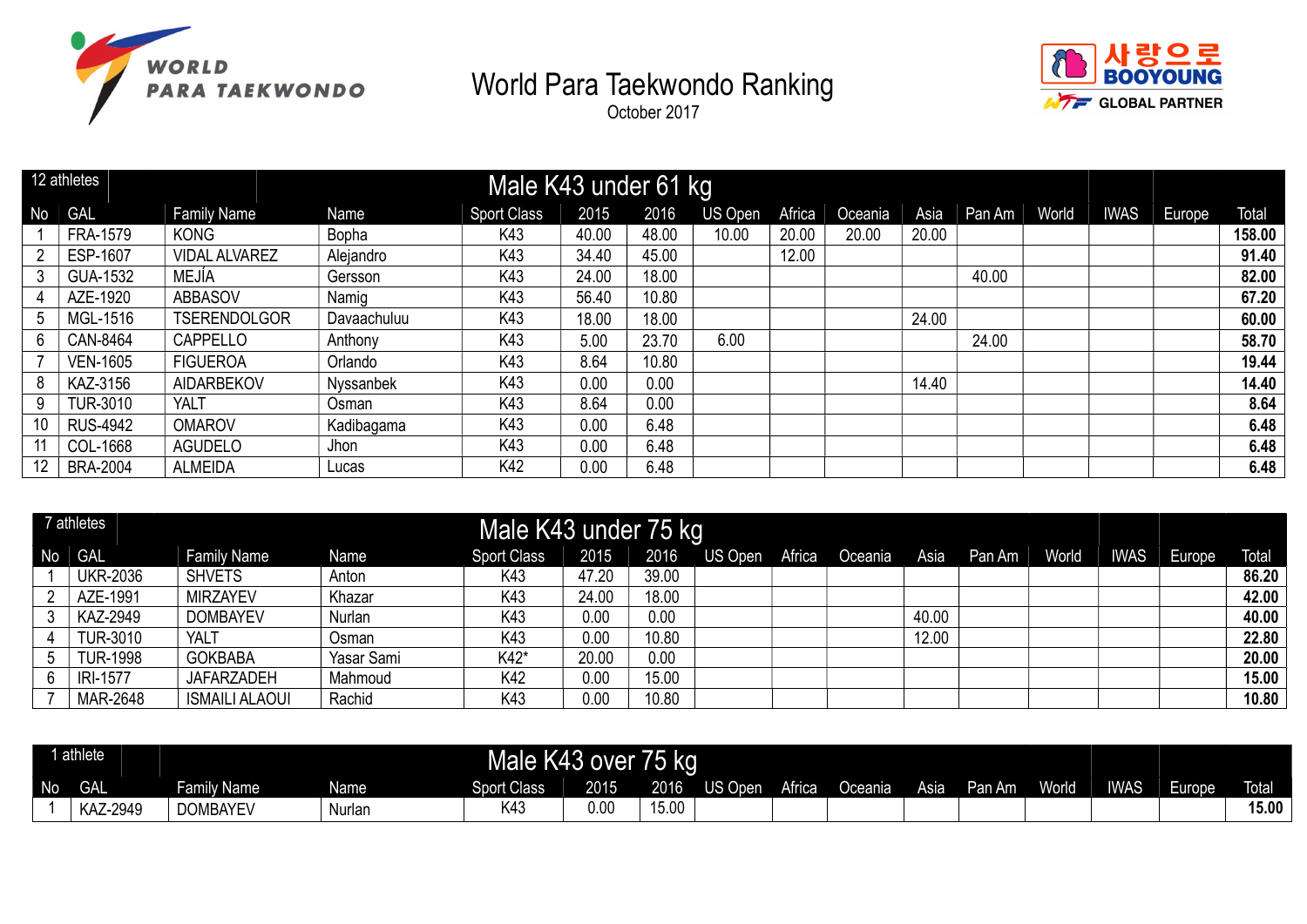

October 2017



|                | 26 athletes     |                      |                   |                    |       |       | Male K42 under 61 kg |        |         |       |        |       |             |        |        |
|----------------|-----------------|----------------------|-------------------|--------------------|-------|-------|----------------------|--------|---------|-------|--------|-------|-------------|--------|--------|
| No             | <b>GAL</b>      | <b>Family Name</b>   | Name              | <b>Sport Class</b> | 2015  | 2016  | US Open              | Africa | Oceania | Asia  | Pan Am | World | <b>IWAS</b> | Europe | Total  |
|                | IRI-15529       | SADEGHIANPOUR        | Saeid             | K42                | 52.00 | 54.00 |                      |        |         | 40.00 |        |       |             |        | 146.00 |
|                | MGL-1551        | <b>BATBAYAR</b>      | Shinebayar        | K42                | 54.80 | 38.00 |                      |        |         | 14.40 |        |       |             |        | 107.20 |
| 3              | <b>TUR-2003</b> | <b>SARAC</b>         | Mehmet Sami       | K42                | 64.40 | 30.00 |                      |        |         | 12.00 |        |       |             |        | 106.40 |
| 4              | <b>RUS-3667</b> | <b>ALIFIRENKO</b>    | Evgenii           | K42                | 37.20 | 16.20 |                      |        |         | 7.20  |        |       |             |        | 60.60  |
| 5              | UZB-1630        | <b>MUHTOROV</b>      | Sanjarbek         | K42                | 22.32 | 15.48 |                      | 7.20   |         | 8.64  |        |       |             |        | 53.64  |
| $6\phantom{.}$ | <b>NGR-1616</b> | <b>UKPERA</b>        | Samson Saaondo    | K42                | 0.00  | 10.80 |                      | 40.00  |         |       |        |       |             |        | 50.80  |
|                | <b>RUS-1590</b> | <b>KRICHFALUSHIY</b> | Vladislav         | K41                | 25.20 | 5.40  |                      |        |         |       |        |       |             |        | 30.60  |
| 8              | <b>BRA-2004</b> | <b>ALMEIDA</b>       | Lucas             | K42                | 0.00  | 30.00 |                      |        |         |       |        |       |             |        | 30.00  |
| 9              | AZE-1737        | <b>HUSEYNOV</b>      | Anar              | K42                | 15.84 | 10.80 |                      |        |         |       |        |       |             |        | 26.64  |
| 10             | <b>RWA-1569</b> | <b>BIZUMUREMYI</b>   | Jean Marie Vianny | K42                | 0.00  | 0.00  |                      | 24.00  |         |       |        |       |             |        | 24.00  |
| 11             | IRI-15531       | <b>NARIMANI</b>      | Ahmad             | K42                | 15.84 | 0.00  |                      |        |         |       |        |       |             |        | 15.84  |
| 12             | <b>RWA-1591</b> | <b>IMANIRAKZIA</b>   | Jean Pierre       | K42                | 0.00  | 0.00  |                      | 14.40  |         |       |        |       |             |        | 14.40  |
| 13             | <b>KAZ-1997</b> | ORYNBASSAR           | Magzhan           | K42                | 12.96 | 0.00  |                      |        |         |       |        |       |             |        | 12.96  |
| 14             | <b>RUS-4934</b> | ARBAKOV              | Arzhan            | K42                | 0.00  | 6.48  |                      |        |         | 4.32  |        |       |             |        | 10.80  |
| 14             | <b>MAR-1600</b> | EL FEDAYNI           | Abdennour         | K41                | 0.00  | 10.80 |                      |        |         |       |        |       |             |        | 10.80  |
| 16             | GHA-1599        | <b>SANSAH</b>        | Stephen Kwasi     | K42                | 0.00  | 0.00  |                      | 8.64   |         |       |        |       |             |        | 8.64   |
| 16             | <b>RWA-1568</b> | <b>NIKWIGIZE</b>     | Jean de la Croix  | K41                | 0.00  | 0.00  |                      | 8.64   |         |       |        |       |             |        | 8.64   |
| 16             | LAO-1562        | <b>MANYVONG</b>      | Pha               | K42                | 0.00  | 0.00  |                      |        |         | 8.64  |        |       |             |        | 8.64   |
| 19             | KAZ-1859        | YERZHANOV            | Zhumagali         | K42                | 2.16  | 0.00  |                      |        |         | 6.05  |        |       |             |        | 8.21   |
| 20             | MDA-1730        | <b>CATARAGA</b>      | Petru             | K42                | 0.00  | 6.48  |                      |        |         |       |        |       |             |        | 6.48   |
| 20             | AUT-1902*       | HASSANZADA           | Hadi              | K42                | 0.00  | 6.48  |                      |        |         |       |        |       |             |        | 6.48   |
| 22             | <b>MAR-1737</b> | <b>BOUSHABI</b>      | Ridouane          | K42                | 6.05  | 0.00  |                      |        |         |       |        |       |             |        | 6.05   |
| 23             | JPN-1635        | <b>SUGITA</b>        | Hiroki            | K42                | 4.32  | 0.00  |                      |        |         |       |        |       |             |        | 4.32   |
| 23             | GBR-3593        | <b>THOBROE</b>       | Leif              | K42                | 0.00  | 0.00  |                      |        |         | 4.32  |        |       |             |        | 4.32   |
| 25             | <b>IND-1873</b> | <b>PASWAN</b>        | Ranjan Kumar      | K42                | 0.00  | 3.24  |                      |        |         |       |        |       |             |        | 3.24   |
| 26             | <b>IND-1869</b> | <b>PASWAN</b>        | Yamuna Kumar      | K42                | 0.00  | 2.27  |                      |        |         |       |        |       |             |        | 2.27   |

\*Refugee athlete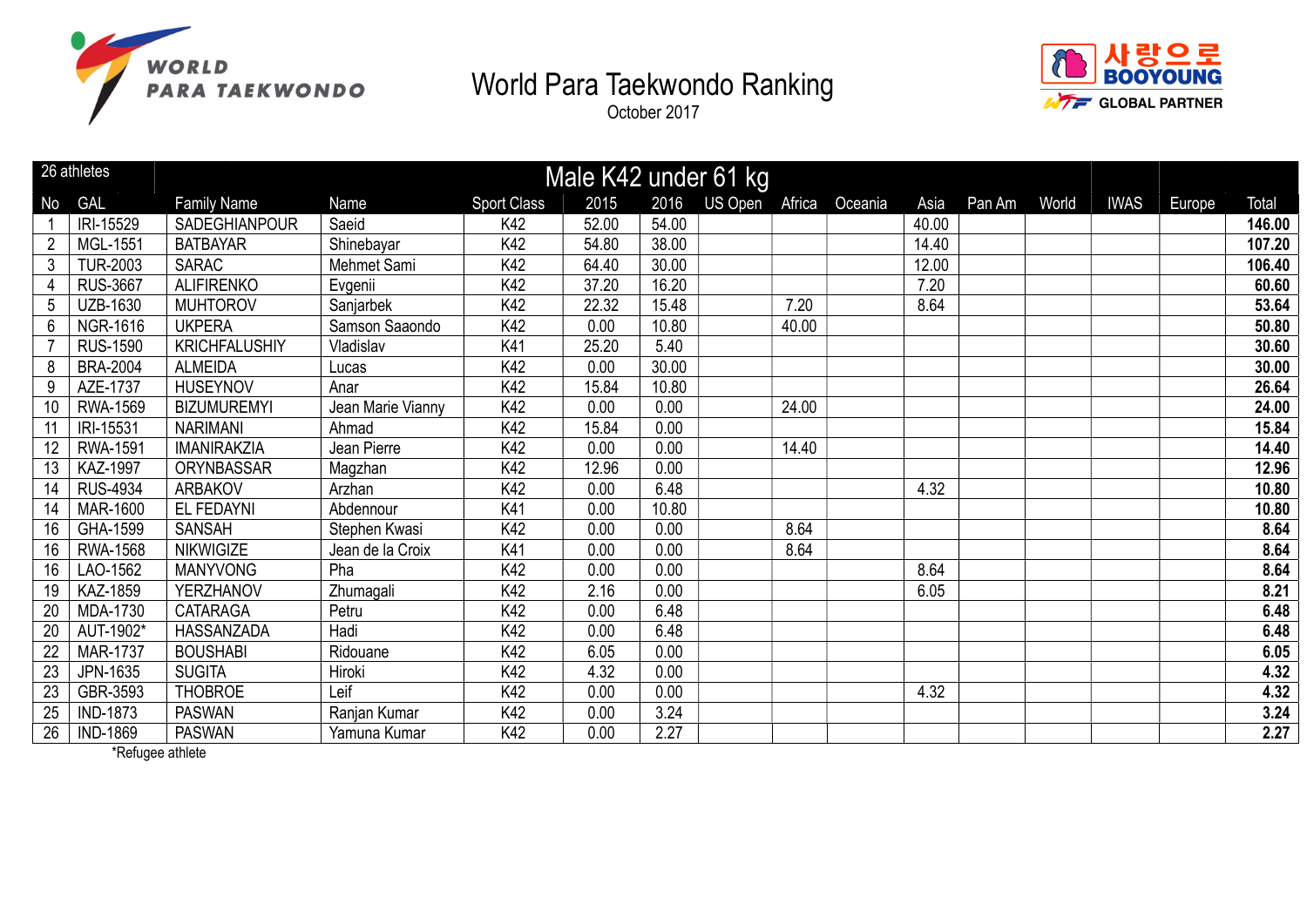



|    | 19 athletes<br>Male K42 under 75 kg |                    |               |                    |       |       |                |        |         |       |        |       |             |        |        |
|----|-------------------------------------|--------------------|---------------|--------------------|-------|-------|----------------|--------|---------|-------|--------|-------|-------------|--------|--------|
| No | <b>GAL</b>                          | <b>Family Name</b> | Name          | <b>Sport Class</b> | 2015  | 2016  | <b>US Open</b> | Africa | Oceania | Asia  | Pan Am | World | <b>IWAS</b> | Europe | Total  |
|    | AZE-1732                            | <b>MUSLUMOV</b>    | Nijat         | K42                | 90.00 | 30.00 |                |        |         |       |        |       |             |        | 120.00 |
|    | <b>IRI-1577</b>                     | <b>JAFARZADEH</b>  | Mahmoud       | K42                | 44.00 | 54.00 |                |        |         | 14.40 |        |       |             |        | 112.40 |
| 3  | AUS-1583                            | <b>CURRIE</b>      | Steven        | K42                | 0.00  | 49.00 |                |        | 40.00   | 4.32  |        |       |             |        | 93.32  |
|    | <b>USA-1585</b>                     | <b>ESPINOSA</b>    | Daniel        | K42                | 0.00  | 37.50 | 10.00          |        |         |       | 40.00  |       |             |        | 87.50  |
| 5  | <b>RUS-3215</b>                     | <b>ISTAMULOV</b>   | Lukman-Khakim | K42                | 33.84 | 19.80 |                |        |         | 4.32  |        |       |             |        | 57.96  |
| 6  | POL-1745                            | <b>KUBIAK</b>      | Damian        | K42                | 26.40 | 18.48 |                |        |         |       |        |       |             |        | 44.88  |
|    | UZB-1915                            | MAMAZIYAEV         | Farkhodjon    | K42                | 0.00  | 0.00  |                | 20.00  |         | 24.00 |        |       |             |        | 44.00  |
| 8  | <b>TUR-2002</b>                     | <b>SERPICI</b>     | Mehmet Serkan | K42                | 12.96 | 10.80 |                |        |         | 20.00 |        |       |             |        | 43.76  |
| 9  | RUS-3170                            | <b>ALEXANDROV</b>  | Victor        | K41                | 29.52 | 6.48  |                |        |         |       |        |       |             |        | 36.00  |
| 10 | KAZ-1862                            | <b>MUKASHEV</b>    | <b>Malik</b>  | K42                | 12.24 | 14.04 |                |        |         | 8.64  |        |       |             |        | 34.92  |
|    | JPN-1800                            | <b>TAKAHASHI</b>   | Kentaro       | K42                | 0.00  | 3.24  |                |        | 12.00   | 14.40 |        |       |             |        | 29.64  |
| 12 | <b>CRC-1543</b>                     | <b>FONTANA</b>     | Andres        | K42                | 0.00  | 10.80 |                |        |         |       | 14.40  |       |             |        | 25.20  |
| 13 | COD-1591                            | <b>KALWIRA</b>     | Klose         | K42                | 0.00  | 0.00  |                | 24.00  |         |       |        |       |             |        | 24.00  |
| 13 | <b>USA-9866</b>                     | <b>KACER</b>       | Michael       | K42                | 0.00  | 0.00  |                |        |         |       | 24.00  |       |             |        | 24.00  |
| 15 | <b>TUR-1998</b>                     | <b>GOKBABA</b>     | Yasar Sami    | K42                | 19.44 | 0.00  |                |        |         |       |        |       |             |        | 19.44  |
| 15 | <b>NEP-1583</b>                     | <b>HANG</b>        | Rohit         | K42                | 0.00  | 10.80 |                |        |         | 8.64  |        |       |             |        | 19.44  |
| 17 | KOR-6142                            | <b>JANG</b>        | Yeon-woo      | K42                | 0.00  | 0.00  |                |        |         | 6.05  |        |       |             |        | 6.05   |
| 17 | IRI-15532                           | <b>SHABANI</b>     | Mohammedreza  | K42                | 0.00  | 0.00  |                |        |         | 6.05  |        |       |             |        | 6.05   |
| 19 | <b>RUS-5544</b>                     | <b>BAZIN</b>       | Valerii       | K41                | 0.00  | 0.00  |                |        |         | 3.02  |        |       |             |        | 3.02   |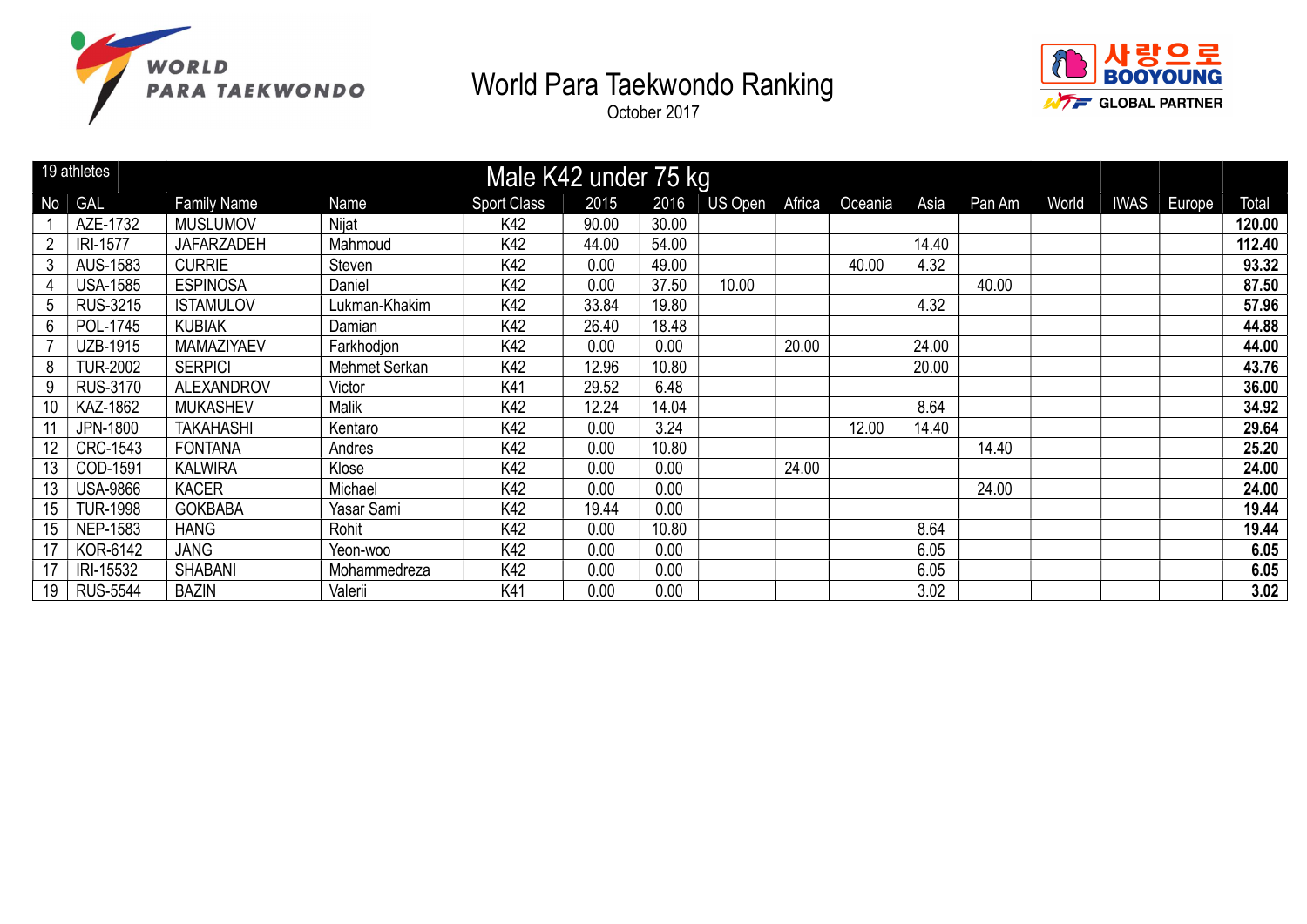



|                | 10 athletes     |                    |            | Male K42 over 75 kg |       |       |                |         |       |        |       |             |        |        |
|----------------|-----------------|--------------------|------------|---------------------|-------|-------|----------------|---------|-------|--------|-------|-------------|--------|--------|
| N <sub>o</sub> | <b>GAL</b>      | <b>Family Name</b> | Name       | <b>Sport Class</b>  | 2015  | 2016  | US Open Africa | Oceania | Asia  | Pan Am | World | <b>IWAS</b> | Europe | Total  |
|                | <b>KAZ-1817</b> | <b>OMIRALI</b>     | Nyshan     | K42                 | 60.00 | 39.00 |                |         | 24.00 |        |       |             |        | 123.00 |
| റ              | AZE-1558        | <b>POLISHUK</b>    | Alexandr   | K42                 | 70.80 | 30.00 |                |         |       |        |       |             |        | 100.80 |
| 3              | IRI-15531       | <b>NARIMANI</b>    | Ahmad      | K42                 | 0.00  | 38.40 |                |         | 40.00 |        |       |             |        | 78.40  |
|                | <b>TUR-2004</b> | <b>YILDIZ</b>      | Ugur       | K42                 | 21.60 | 10.80 |                |         |       |        |       |             |        | 32.40  |
| 5              | <b>RUS-1594</b> | <b>GAZZAEV</b>     | Spartak    | K41                 | 18.00 | 5.40  |                |         | 7.20  |        |       |             |        | 30.60  |
| 6              | AUS-1583        | <b>CURRIE</b>      | Steven     | K42                 | 20.00 | 0.00  |                |         |       |        |       |             |        | 20.00  |
|                | <b>ISR-1695</b> | <b>CHAGAVA</b>     | Tigran     | K42                 | 14.40 | 0.00  |                |         |       |        |       |             |        | 14.40  |
| 8              | <b>TUR-1998</b> | <b>GOKBABA</b>     | Yasar Sami | K42                 | 0.00  | 6.48  |                |         | 7.20  |        |       |             |        | 13.68  |
| 9              | <b>IRI-1577</b> | <b>JAFARZADEH</b>  | Mahmoud    | K42                 | 10.80 | 0.00  |                |         |       |        |       |             |        | 10.80  |
| 10             | KOR-6143        | <b>KIM</b>         | Hyeon      | K42                 | 0.00  | 0.00  |                |         | 8.64  |        |       |             |        | 8.64   |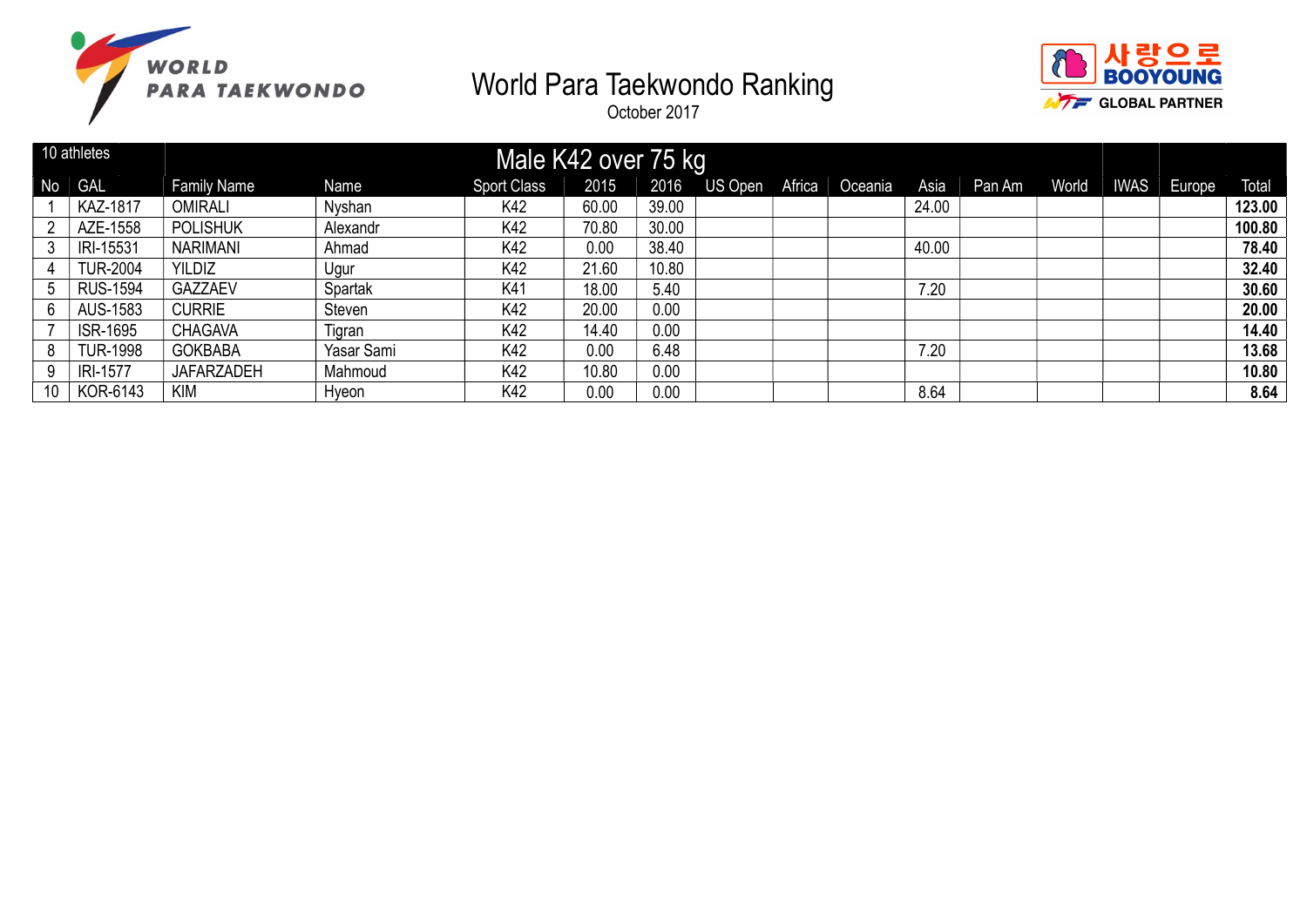



|              | 7 athletes      |                        |                  | Male K41 under 61 kg |       |       |         |        |         |      |        |       |             |        |              |
|--------------|-----------------|------------------------|------------------|----------------------|-------|-------|---------|--------|---------|------|--------|-------|-------------|--------|--------------|
| No.          | <b>GAL</b>      | <b>Family Name</b>     | Name             | <b>Sport Class</b>   | 2015  | 2016  | US Open | Africa | Oceania | Asia | Pan Am | World | <b>IWAS</b> | Europe | <b>Total</b> |
|              | <b>RUS-1590</b> | <b>KRICHFALUSHIY</b>   | Vladislav        | K41                  | 90.00 | 45.00 |         |        |         |      |        |       |             |        | 135.00       |
| <sup>n</sup> | MAR-1600        | EL FEDAYNI             | Abdennour        | K41                  | 24.00 | 30.00 |         |        |         |      |        |       |             |        | 54.00        |
|              | <b>RWA-1568</b> | <b>NIKWIGIZE</b>       | Jean de la Croix | K41                  | 0.00  | 0.00  |         | 40.00  |         |      |        |       |             |        | 40.00        |
|              | MEX-132626      | <b>HUIDROBO CAMPOS</b> | Luis Enrique     | K41                  | 0.00  | 0.00  |         |        |         |      | 40.00  |       |             |        | 40.00        |
|              | AZE-2171        | <b>IBADOV</b>          | Shahmir          | K4                   | 0.00  | 18.00 |         |        |         |      |        |       |             |        | 18.00        |
|              | <b>HUN-1635</b> | <b>SIMON</b>           | Csaba            | K41                  | 0.00  | 10.80 |         |        |         |      |        |       |             |        | 10.80        |
| 6            | <b>SRB-2852</b> | <b>ADAMOV</b>          | Slavko           | K41                  | 0.00  | 10.80 |         |        |         |      |        |       |             |        | 10.80        |

| 2 athletes |                 |                    |         | Male K41           |       | 71 T<br>under /5 kg |         |        |         |       |        |              |             |        |              |
|------------|-----------------|--------------------|---------|--------------------|-------|---------------------|---------|--------|---------|-------|--------|--------------|-------------|--------|--------------|
| No.        | <b>GAL</b>      | <b>Family Name</b> | Name    | <b>Sport Class</b> | 2015  | 2016                | US Open | Africa | ⊃ceania | Asia  | Pan Am | <b>World</b> | <b>IWAS</b> | Europe | <b>Total</b> |
|            | <b>RUS-3170</b> | <b>ALEXANDROV</b>  | Victor  | K41                | 90.00 | 30.00               |         |        |         |       |        |              |             |        | 120.00       |
|            | <b>RUS-5544</b> | BAZIN              | Valerii | K41                | 0.00  | 0.00                |         |        |         | 20.00 |        |              |             |        | 20.00        |

| 2 athletes |                  |                    |            |                    | Male K41 over 75 kg |       |         |        |         |       |        |       |        |             |        |
|------------|------------------|--------------------|------------|--------------------|---------------------|-------|---------|--------|---------|-------|--------|-------|--------|-------------|--------|
| No.        | <b>GAL</b>       | <b>Family Name</b> | Name       | <b>Sport Class</b> | 2015                | 2016  | US Open | Africa | Oceania | Asia  | Pan Am | World | Europe | <b>IWAS</b> | Total  |
|            | <b>RUS-1594</b>  | <b>GAZZAEV</b>     | Spartak    | K41                | 90.00               | 45.00 |         |        |         | 20.00 |        |       |        |             | 155.00 |
|            | JL-1725<br>⊺ P∩I | <b>WIECZOREK</b>   | Przemyslaw | 〈41                | 36.00               | 38.00 |         |        |         |       |        |       |        |             | 74.00  |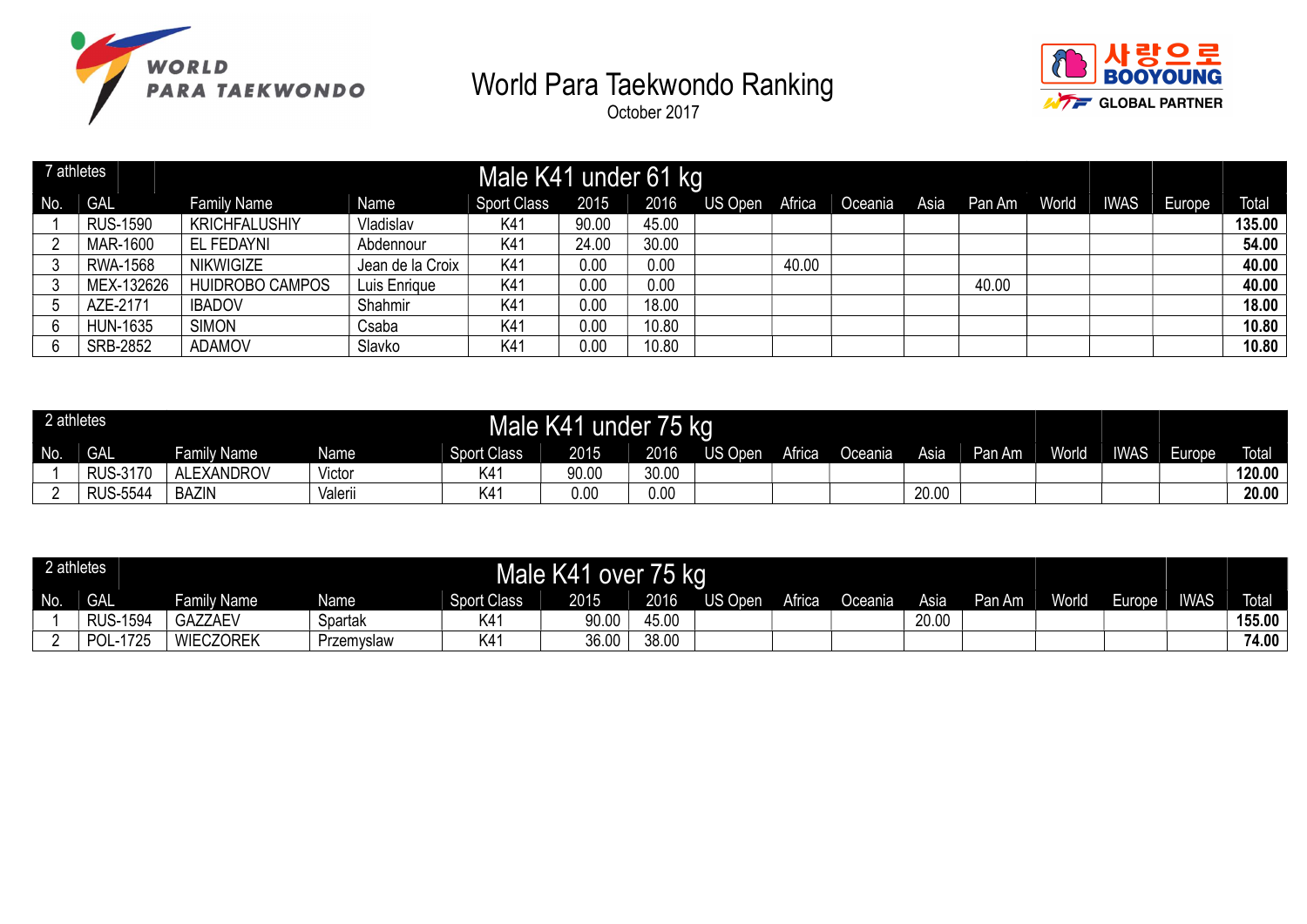



October 2017

|                 | 15 athletes     |                          |            |                    | Female K44 under 49 kg |       |                |        |         |       |        |       |             |        |        |
|-----------------|-----------------|--------------------------|------------|--------------------|------------------------|-------|----------------|--------|---------|-------|--------|-------|-------------|--------|--------|
| No.             | GAL             | <b>Family Name</b>       | Name       | <b>Sport Class</b> | 2015                   | 2016  | <b>US Open</b> | Africa | Oceania | Asia  | Pan Am | World | <b>IWAS</b> | Europe | Total  |
|                 | <b>TUR-2006</b> | GÖR                      | Büsra      | K44                | 90.00                  | 30.00 |                |        |         | 12.00 |        |       |             |        | 132.00 |
|                 | IND-1825*       |                          | Sonali     | K44                | 0.00                   | 10.80 | 10.00          |        |         | 83.64 |        |       |             |        | 104.44 |
|                 | MGL-1610        | <b>KHURELBAATAR</b>      | Enkhtuya   | K44                | 0.00                   | 50.00 |                |        |         | 40.00 |        |       |             |        | 90.00  |
|                 | MAR-2649        | <b>ES-SABBAR</b>         | Soukaina   | K44                | 0.00                   | 35.40 |                | 24.00  |         |       |        |       |             |        | 59.40  |
| 5.              | MEX-132530      | <b>ROMERO</b>            | Claudia    | K44                | 0.00                   | 30.00 |                |        |         |       | 24.00  |       |             |        | 54.00  |
| 6               | <b>NEP-1577</b> | <b>DHAMI</b>             | Ranjana    | K44                | 10.80                  | 21.24 |                |        |         | 14.40 |        |       |             |        | 46.44  |
|                 | AZE-1957        | <b>FATALIYEVA</b>        | Royala     | K44                | 26.40                  | 18.00 |                |        |         |       |        |       |             |        | 44.40  |
| 8               | PER-8922        | <b>ESPINOZA CARRANZA</b> | Leonor     | K44                | 0.00                   | 0.00  |                |        |         |       | 40.00  |       |             |        | 40.00  |
| 9               | UZB-1913        | <b>ISAKOVA</b>           | Ziyodakhon | K44                | 0.00                   | 5.40  |                | 20.00  |         | 14.40 |        |       |             |        | 39.80  |
| 10              | <b>UKR-2038</b> | <b>MARCHUK</b>           | Viktoriia  | K43                | 31.20                  | 0.00  |                |        |         |       |        |       |             |        | 31.20  |
|                 | AUS-104450      | <b>FOURNIE</b>           | Kara       | K44                | 0.00                   | 24.00 |                |        |         |       |        |       |             |        | 24.00  |
| 12 <sup>°</sup> | <b>RUS-3198</b> | <b>MAGOMEDOVA</b>        | Sakinat    | K41                | 18.00                  | 0.00  |                |        |         |       |        |       |             |        | 18.00  |
| 13              | <b>CUB-1577</b> | RODRIGUEZ RIVERO         | Lilisbet   | K44                | 0.00                   | 0.00  |                |        |         |       | 14.40  |       |             |        | 14.40  |
| 14              | SRB-2863        | <b>BACKO</b>             | Dejana     | K41                | 0.00                   | 0.00  |                | 7.20   |         |       |        |       |             |        | 7.20   |
| 15              | <b>USA-9538</b> | <b>BARR</b>              | Lydia      | K44                | 0.00                   | 0.00  | 6.00           |        |         |       |        |       |             |        | 6.00   |

\*IND-1825 was reclassified as K44 following the 2017 Asian Para Taekwondo Open, in accordance with World Ranking Bylaw 75% of points earned in her previous Sport Class (K42) has been moved to the K44 sport class.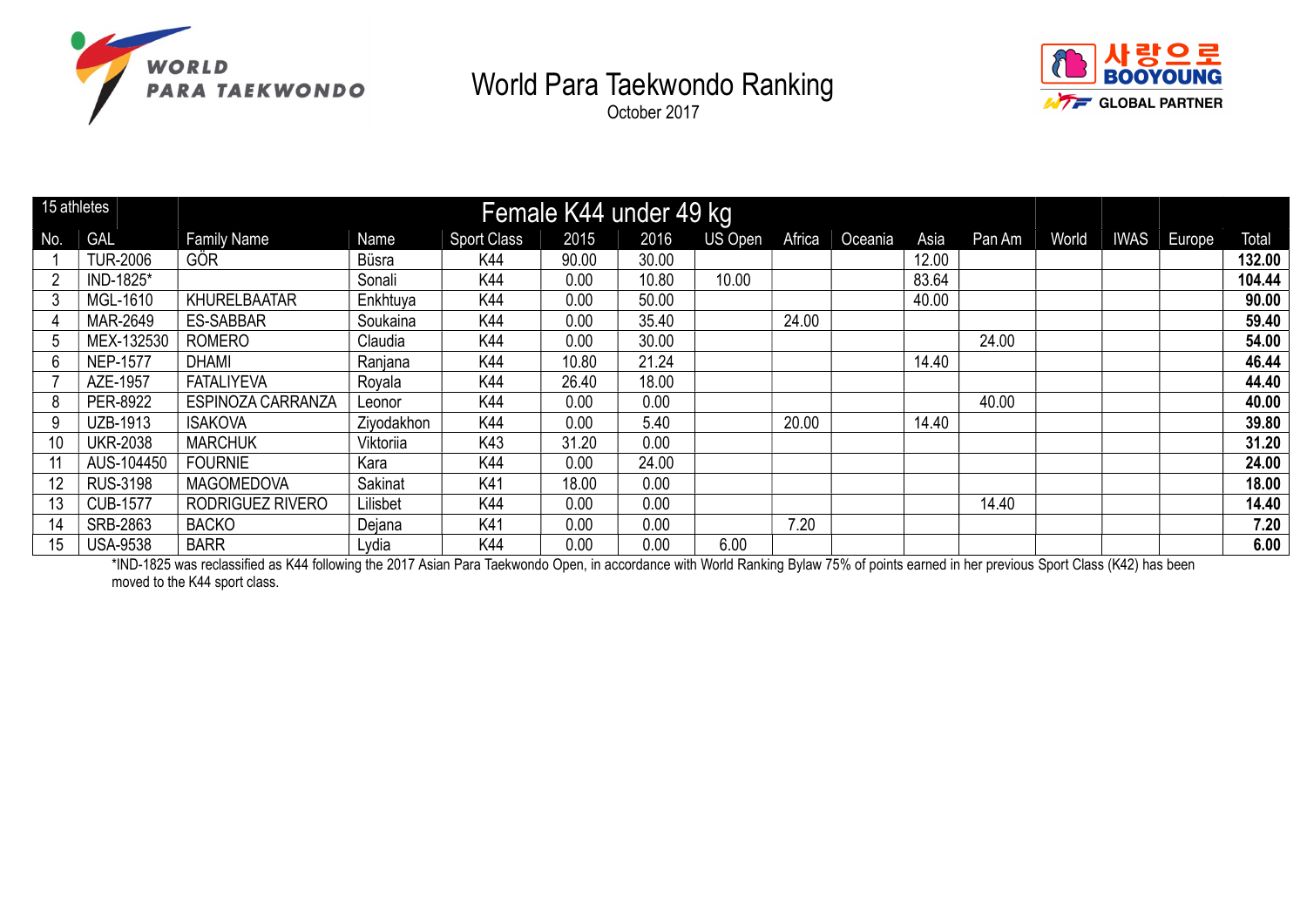





| 21 athletes |                 |                       |                |                    | Female K44 under 58 kg |       |         |        |         |       |        |       |             |        |        |
|-------------|-----------------|-----------------------|----------------|--------------------|------------------------|-------|---------|--------|---------|-------|--------|-------|-------------|--------|--------|
| No.         | <b>GAL</b>      | <b>Family Name</b>    | Name           | <b>Sport Class</b> | 2015                   | 2016  | US Open | Africa | Oceania | Asia  | Pan Am | World | <b>IWAS</b> | Europe | Total  |
|             | <b>RUS-1604</b> | <b>RAMAZANOVA</b>     | Ayshat         | K44                | 66.00                  | 33.00 |         |        |         | 12.00 |        |       |             |        | 111.00 |
|             | <b>DEN-1587</b> | <b>GJESSING</b>       | Lisa           | K44                | 60.00                  | 30.00 |         |        |         |       |        |       |             |        | 90.00  |
| 3           | USA-6580*       | <b>SALINARO</b>       | <b>Brianna</b> | K44                | 0.00                   | 0.00  | 10.00   |        |         | 7.20  | 57.75  |       |             |        | 74.95  |
|             | <b>NGR-1620</b> | <b>OBAZUAYE</b>       | Faith          | K44                | 0.00                   | 30.00 |         | 40.00  |         |       |        |       |             |        | 70.00  |
| 5           | <b>RUS-3219</b> | SALIMGEREEVA          | Mariyam        | K44                | 23.76                  | 19.80 |         |        |         | 20.00 |        |       |             |        | 63.56  |
| 6           | MEX-132573      | <b>GARCIA QUIJANO</b> | Jessica        | K44                | 0.00                   | 0.00  |         |        |         |       | 40.00  |       |             |        | 40.00  |
|             | <b>RUS-3188</b> | <b>BELIAEVA</b>       | Elena          | K44                | 39.60                  | 0.00  |         |        |         |       |        |       |             |        | 39.60  |
| 8           | <b>NEP-1553</b> | <b>BHANDARI</b>       | Sita           | K44                | 19.44                  | 16.20 |         |        |         |       |        |       |             |        | 35.64  |
| 9           | MEX-132441      | <b>VARGAS RAMIREZ</b> | Angelica       | K44                | 0.00                   | 30.00 |         |        |         |       |        |       |             |        | 30.00  |
| 10          | RWA-1588        | <b>RUKUNDO</b>        | Consolee       | K42                | 0.00                   | 0.00  |         | 24.00  |         |       |        |       |             |        | 24.00  |
|             | <b>TUR-1997</b> | <b>DEMIRAL</b>        | Gulsun         | K44                | 21.60                  | 0.00  |         |        |         |       |        |       |             |        | 21.60  |
|             | <b>RUS-3222</b> | <b>ABDULOVA</b>       | Sevil          | K41                | 15.12                  | 6.48  |         |        |         |       |        |       |             |        | 21.60  |
| 13          | KAZ-2915        | <b>DOSMALOVA</b>      | Kamilya        | K44                | 0.00                   | 14.04 |         |        |         |       |        |       |             |        | 14.04  |
| 14          | <b>TUR-2971</b> | <b>GURDAL</b>         | Gamze          | K44                | 0.00                   | 6.48  |         |        |         | 7.20  |        |       |             |        | 13.68  |
| 15          | AFG-1832        | KHUDADADI             | Zakia          | K44                | 0.00                   | 9.00  |         |        |         |       |        |       |             |        | 9.00   |
| 16          | <b>NEP-1648</b> | <b>GOVERDHAN</b>      | Palesha        | K44                | 0.00                   | 0.00  |         |        |         | 8.64  |        |       |             |        | 8.64   |
| 17          | SRB-2855        | SIMANIC TOMIC         | Ana            | K44                | 0.00                   | 6.48  |         |        |         |       |        |       |             |        | 6.48   |
| 18          | JAM-1612        | <b>HINES</b>          | Shauna-Kay     | K44                | 0.00                   | 0.00  | 6.00    |        |         |       |        |       |             |        | 6.00   |
| 19          | <b>UKR-2037</b> | <b>HRANKINA</b>       | Oksana         | K44                | 0.00                   | 4.54  |         |        |         |       |        |       |             |        | 4.54   |
| 20          | AZE-1735        | <b>MAMMADOVA</b>      | Aynur          | K44                | 4.32                   | 0.00  |         |        |         |       |        |       |             |        | 4.32   |
| 20          | <b>TUR-2972</b> | <b>TUNCAY</b>         | Serife         | K44                | 4.32                   | 0.00  |         |        |         |       |        |       |             |        | 4.32   |

\*USA-6580 has been reclassified as K44 following Athlete classification review, in accordance with World Ranking Bylaw 75% of points earned in her previous Sport Class (K42) has been moved to the K44 sport class.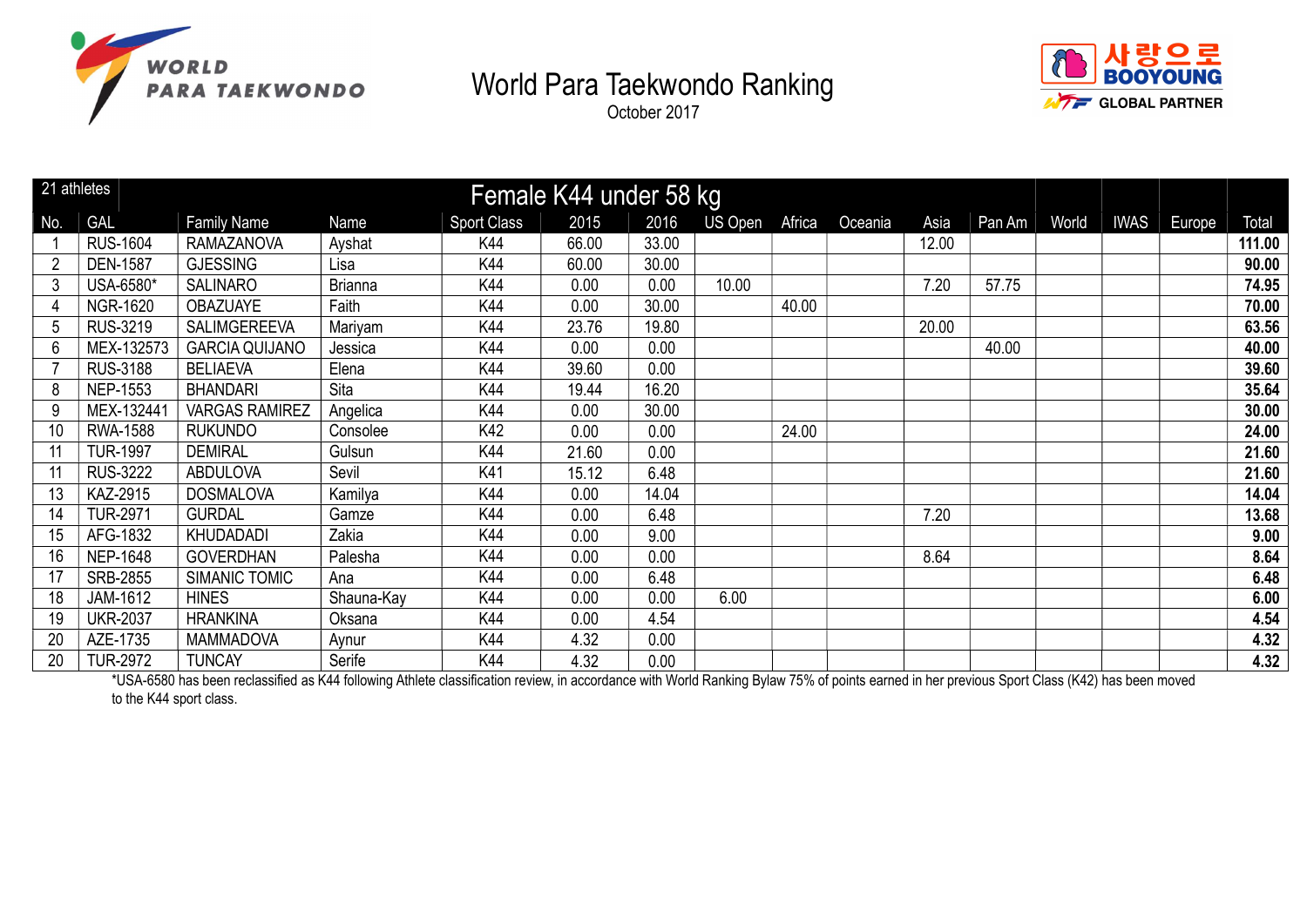





| 15 athletes  |                 |                       |               |                    | Female K44 over 58 kg |       |         |        |         |       |        |       |             |        |
|--------------|-----------------|-----------------------|---------------|--------------------|-----------------------|-------|---------|--------|---------|-------|--------|-------|-------------|--------|
| No.          | <b>GAL</b>      | <b>Family Name</b>    | Name          | <b>Sport Class</b> | 2015                  | 2016  | US Open | Africa | Oceania | Asia  | Pan Am | World | IWAS Europe | Total  |
|              | GBR-1531        | <b>TRUESDALE</b>      | Amy           | K44                | 52.40                 | 43.50 |         |        |         | 20.00 |        |       |             | 115.90 |
|              | MAR-1739        | <b>AKERMACH</b>       | Rajae         | K44                | 24.00                 | 39.00 |         | 40.00  |         |       |        |       |             | 103.00 |
|              | <b>FRA-2084</b> | <b>SCHIEL</b>         | Laura         | K44                | 21.60                 | 48.30 | 6.00    | 12.00  |         |       |        |       |             | 87.90  |
|              | AZE-1735        | MAMMADOVA             | Aynur         | K44                | 70.00                 | 10.80 |         |        |         |       |        |       |             | 80.80  |
| <sub>5</sub> | <b>USA-7998</b> | <b>FENCIL</b>         | Alyssa        | K44                | 0.00                  | 0.00  | 10.00   |        |         |       | 40.00  |       |             | 50.00  |
| 6            | <b>TUR-2971</b> | <b>GURDAL</b>         | Gamze         | K44                | 31.44                 | 0.00  |         |        |         |       |        |       |             | 31.44  |
|              | <b>UZB-1998</b> | <b>NAIMOVA</b>        | Gulonoy       | K44                | 0.00                  | 0.00  |         |        |         | 24.00 |        |       |             | 24.00  |
| 8            | <b>TUR-2005</b> | <b>TURGUT</b>         | Kadriye       | K44                | 15.84                 | 0.00  |         |        |         |       |        |       |             | 15.84  |
| 9            | GHA-1637        | AWUDU                 | Kubura        | K44                | 0.00                  | 0.00  |         | 14.40  |         |       |        |       |             | 14.40  |
| 9            | <b>IND-2032</b> | <b>KUMARI</b>         | Sheetal       | K44                | 0.00                  | 0.00  |         |        |         | 14.40 |        |       |             | 14.40  |
|              | JPN-1864        | <b>OTA</b>            | Shoko         | K44                | 0.00                  | 10.80 |         |        |         |       |        |       |             | 10.80  |
|              | <b>IND-1829</b> | <b>ARORA</b>          | Veena         | K44                | 0.00                  | 10.80 |         |        |         |       |        |       |             | 10.80  |
| 13           | GRE-2725        | SOTIRIOU              | Maria Antonia | K44                | 8.64                  | 0.00  |         |        |         |       |        |       |             | 8.64   |
| 14           | <b>TUR-2007</b> | <b>KARATAY</b>        | Ayse Dudu     | K42                | 0.00                  | 0.00  |         |        |         | 7.20  |        |       |             | 7.20   |
| 15           | MEX-132573      | <b>GARCIA QUIJANO</b> | Jessica       | K44                | 0.00                  | 0.00  | 3.60    |        |         |       |        |       |             | 3.60   |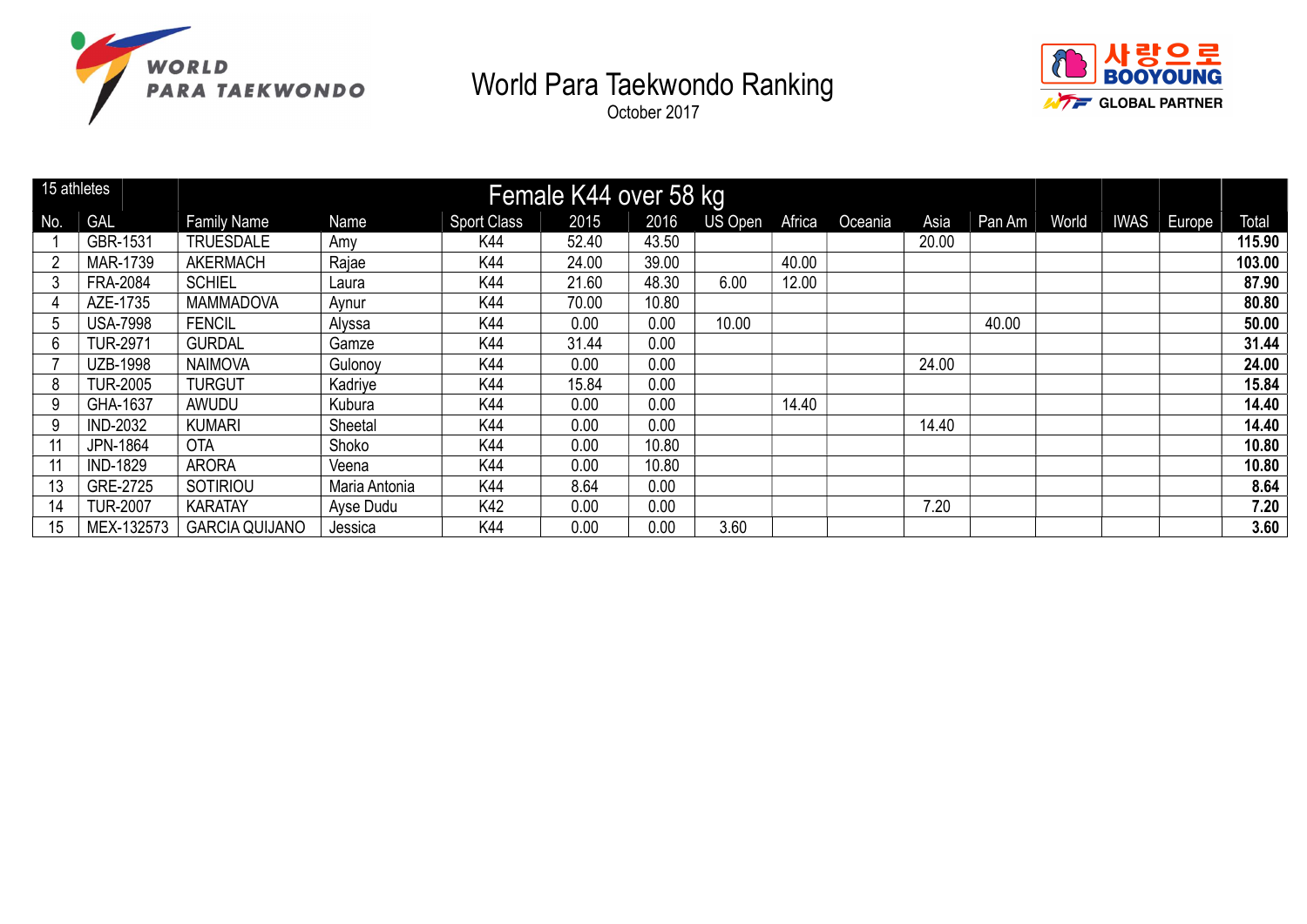



| 2 athletes |                 |                  |             |                    | Female K43 under 49 kg |       |         |               |         |      |        |       |             |        |              |
|------------|-----------------|------------------|-------------|--------------------|------------------------|-------|---------|---------------|---------|------|--------|-------|-------------|--------|--------------|
| No.        | <b>GAL</b>      | Family Name      | <b>Name</b> | <b>Sport Class</b> | 2015                   | 2016  | US Open | <b>Africa</b> | Oceania | Asia | Pan Am | World | <b>IWAS</b> | Europe | <b>Total</b> |
|            | <b>UKR-2038</b> | <b>MARCHUK</b>   | Viktoriia   | K43                | 60.00                  | 30.00 |         |               |         |      |        |       |             |        | 90.00        |
|            | SRB-2861        | <b>JOVANOVIC</b> | Daniela     | 《4:                | 0.00                   | 10.80 |         |               |         |      |        |       |             |        | 10.80        |

| 2 athletes |                |                |           |                    | Female K43 over 58 kg |       |                |        |         |      |        |       |             |        |              |
|------------|----------------|----------------|-----------|--------------------|-----------------------|-------|----------------|--------|---------|------|--------|-------|-------------|--------|--------------|
| No.        | <b>GAL</b>     | Family Name    | Name      | <b>Sport Class</b> | 2015                  | 2016  | <b>US Open</b> | Africa | Oceania | Asia | Pan Am | World | <b>IWAS</b> | Europe | <b>Total</b> |
|            | <b>UR-6495</b> | <b>EMEKSIZ</b> | Seyma Nur | K43                | 0.00                  | 30.00 |                |        |         |      |        |       |             |        | 30.00        |
|            | UR-2007        | KARATAY        | Ayse Dudu | K42                | 0.00                  | 18.00 |                |        |         |      |        |       |             |        | 18.00        |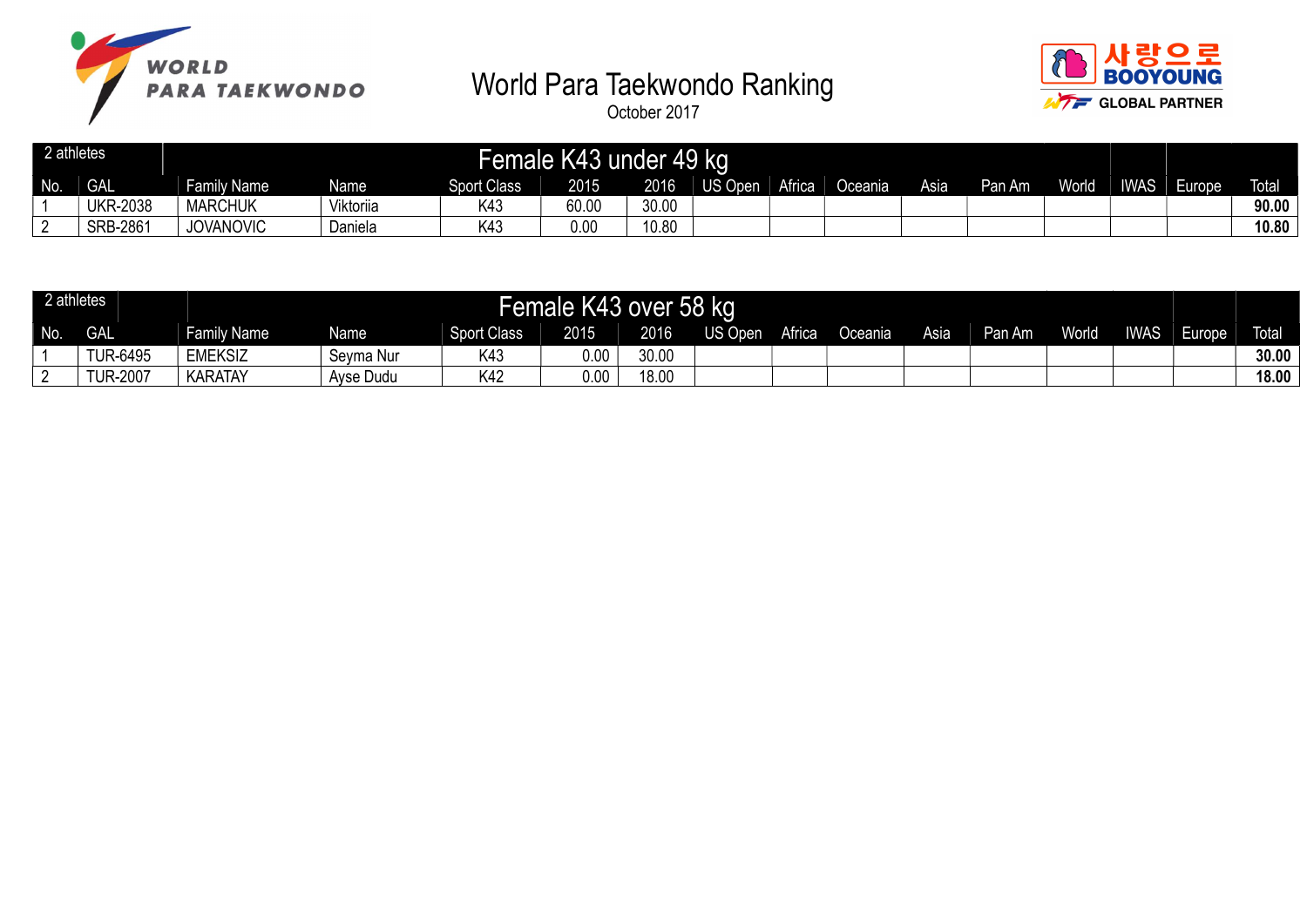



|     | athletes        |                    |         |                    | Female K42 | under | 49 kg          |               |         |      |        |       |             |       |              |
|-----|-----------------|--------------------|---------|--------------------|------------|-------|----------------|---------------|---------|------|--------|-------|-------------|-------|--------------|
| No. | <b>GAL</b>      | nily Name<br>. Far | Name    | <b>Sport Class</b> | 2015       | 2016  | <b>US Open</b> | <b>Africa</b> | Oceania | Asia | Pan Am | World | <b>IWAS</b> | urope | <b>Total</b> |
|     | <b>RUS-3198</b> | <b>MAGOMEDOVA</b>  | Sakinat | K4                 | 60.00      | 0.00  |                |               |         |      |        |       |             |       | 60.00        |
|     | <b>TUR-2970</b> | <b>BILEK</b>       | Nurgul  | K42                | 36.00      | 0.00  |                |               |         |      |        |       |             |       | 36.00        |

| 1 athletes |              |                  |          |                    | Female K42    | under | <b>58 kg</b>    |               |         |      |      |              |             |        |              |
|------------|--------------|------------------|----------|--------------------|---------------|-------|-----------------|---------------|---------|------|------|--------------|-------------|--------|--------------|
| No.        | <b>GAL</b>   | nily Name<br>-am | Name     | <b>Sport Class</b> | 2015          | 2016  | <b>TIS Open</b> | <b>Africa</b> | ⊃ceania | Asia | ı Am | <b>World</b> | <b>IWAS</b> | Europe | <b>Total</b> |
|            | 1588<br>RWA- | <b>RUKUNDO</b>   | Consolee | K42                | $\sim$<br>U.U | 0.00  |                 | 40.00         |         |      |      |              |             |        | 40.00        |

| 2 athletes |                 |                    |                   |             | Female K42 over 58 kg |       |         |        |         |       |        |              |                     |             |              |
|------------|-----------------|--------------------|-------------------|-------------|-----------------------|-------|---------|--------|---------|-------|--------|--------------|---------------------|-------------|--------------|
| No.        | <b>GAL</b>      | <b>Family Name</b> | Name <sup>1</sup> | Sport Class | 2015                  | 2016  | US Open | Africa | Oceania | Asia  | Pan Am | <b>World</b> | Europe <sup>1</sup> | <b>IWAS</b> | <b>Total</b> |
|            | <b>TUR-2007</b> | <b>KARATAY</b>     | Avse Dudu         | K42         | 62.00                 | 40.00 |         |        |         | 20.00 |        |              |                     |             | 112.00       |
|            | <b>RUS-3221</b> | <b>IRAZIEVA</b>    | Zaira             | K42         | 82.00                 | 0.00  |         |        |         |       |        |              |                     |             | 82.00        |